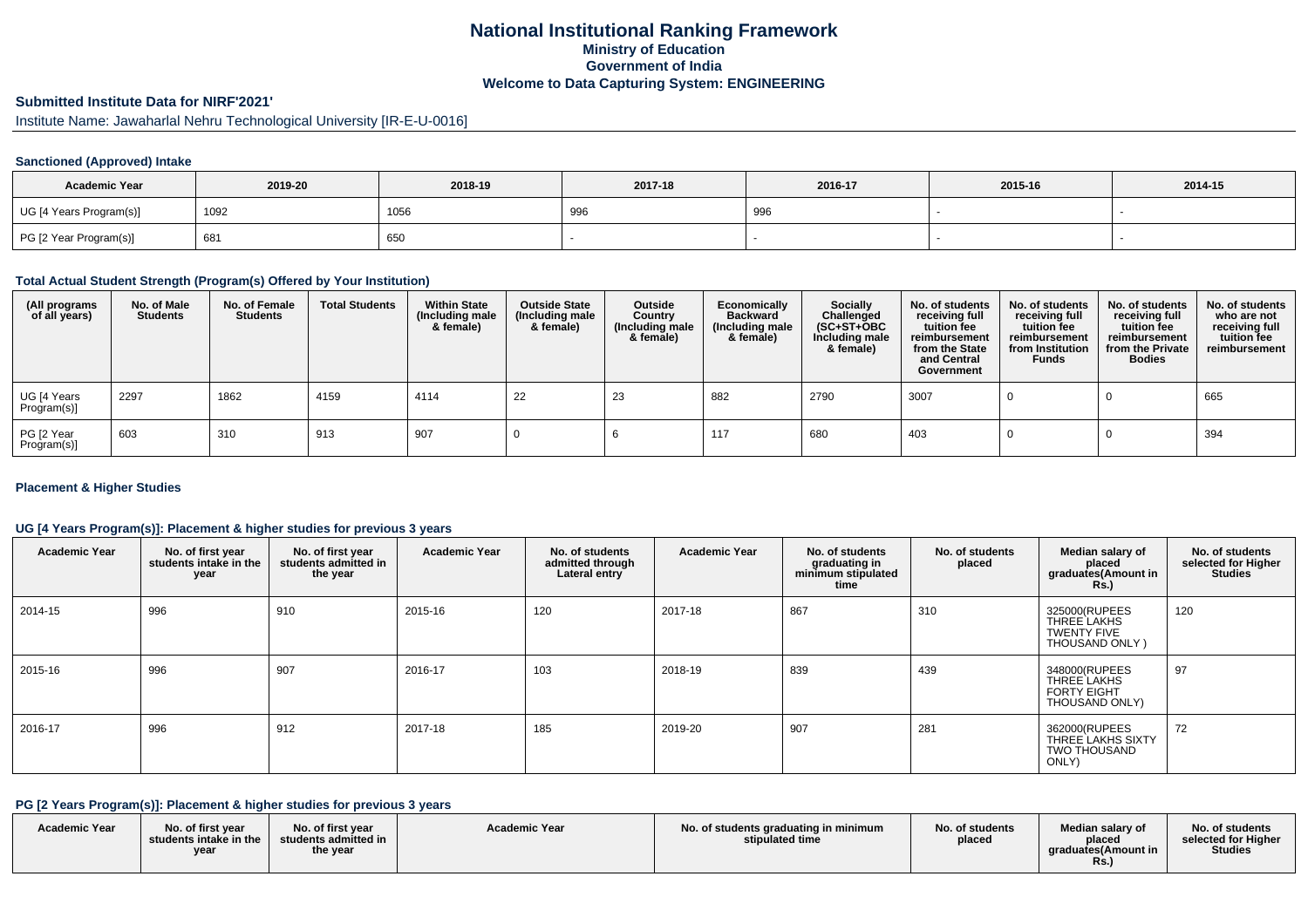| 2016-17 | 650 | 507 | 2017-18 | 451 | -61 | 350000(RUPEES<br>THREE LAKHS FIFTY<br>THOUSAND ONLY)         | 44<br>. . |
|---------|-----|-----|---------|-----|-----|--------------------------------------------------------------|-----------|
| 2017-18 | 650 | 511 | 2018-19 | 352 |     | 356000(RUPEES<br>THREE LAKHS FIFTY<br>SIX THOUSAND<br>ONLY)  |           |
| 2018-19 | 650 | 517 | 2019-20 | 433 |     | 386000(RUPEES<br>THREE LAKHS<br>EIGHTY SIX<br>THOUSAND ONLY) |           |

### **Ph.D Student Details**

| Ph.D (Student pursuing doctoral program till 2019-20 Students admitted in the academic year 2020-21 should not be entered here.) |         |                                                            |         |  |  |  |
|----------------------------------------------------------------------------------------------------------------------------------|---------|------------------------------------------------------------|---------|--|--|--|
| <b>Total Students</b>                                                                                                            |         |                                                            |         |  |  |  |
| Full Time<br>97                                                                                                                  |         |                                                            |         |  |  |  |
| Part Time                                                                                                                        | 606     |                                                            |         |  |  |  |
|                                                                                                                                  |         | No. of Ph.D students graduated (including Integrated Ph.D) |         |  |  |  |
|                                                                                                                                  | 2019-20 | 2018-19                                                    | 2017-18 |  |  |  |
| Full Time                                                                                                                        |         | 14                                                         |         |  |  |  |
| Part Time<br>65<br>82<br>86                                                                                                      |         |                                                            |         |  |  |  |

### **Financial Resources: Utilised Amount for the Capital expenditure for previous 3 years**

| <b>Academic Year</b>                                                                                                                                                                      | 2019-20                                                                                                   | 2018-19                                                                                              | 2017-18                                                                                               |
|-------------------------------------------------------------------------------------------------------------------------------------------------------------------------------------------|-----------------------------------------------------------------------------------------------------------|------------------------------------------------------------------------------------------------------|-------------------------------------------------------------------------------------------------------|
|                                                                                                                                                                                           | <b>Utilised Amount</b>                                                                                    | <b>Utilised Amount</b>                                                                               | <b>Utilised Amount</b>                                                                                |
|                                                                                                                                                                                           |                                                                                                           | Annual Capital Expenditure on Academic Activities and Resources (excluding expenditure on buildings) |                                                                                                       |
| Library (Books, Journals and e-Resources only)                                                                                                                                            | 1804035 (Rupees Eighteen Lakhs Four Thousand And Thirty<br>Five Only)                                     | 1767750 (Rupees Seventeen Lakhs Sixty Seven Thousand<br>Seven Hundred and Fifty Only)                | 4866769 (Rupees Forty Eight Lakhs Sixty Six Thousand Seven<br>Hundred and Sixty Nine Only)            |
| New Equipment and software for Laboratories                                                                                                                                               | 37129895 (Rupees Thirty Seven Million One Hundred Twenty<br>Nine Thousand Eight Hundred Ninety Five Only) | 13245205 (Rupees Thirteen Million Two Lakhs Forty Five<br>Thousand Two Hundred and Five Only         | 10254571 (Rupees Ten Million Two Lakhs Fifty Four Thousand<br>Five Hundred and Seventy One Only)      |
| <b>Engineering Workshops</b>                                                                                                                                                              | 350378 (Rupees Three Lakhs Fifty Thousand Three Hundred<br>and Seventy Eight Only)                        | 402085 (Rupees Four Lakhs Two Thousand and Eighty Five<br>Only)                                      | 357930 (Rupees Three Lakhs Fifty Seven Thousand Nine<br>Hundred and Thirty Only)                      |
| Other expenditure on creation of Capital Assets (For setting up<br>classrooms, seminar hall, conference hall, library, Lab, Engg<br>workshops excluding expenditure on Land and Building) | 7788047 (Rupees Seven Million Seven Hundred Eighty Eight<br>Thousand Forty Seven Only)                    | 7935078 (Rupees Seven Million Nine Hundred And Thirty Five<br>Thousand and Seventy Eight Only)       | 1671129 (Rupees One Million Six Hundred And Seventy One<br>Thousand One Hundred and Tewnty Nine Only) |

## **Financial Resources: Utilised Amount for the Operational expenditure for previous 3 years**

| Academic Year                              | 2019-20                                                                                                            | 2018-19                                                                                                          | 2017-18                                                                                                       |
|--------------------------------------------|--------------------------------------------------------------------------------------------------------------------|------------------------------------------------------------------------------------------------------------------|---------------------------------------------------------------------------------------------------------------|
|                                            | <b>Utilised Amount</b>                                                                                             | <b>Utilised Amount</b>                                                                                           | <b>Utilised Amount</b>                                                                                        |
|                                            |                                                                                                                    | <b>Annual Operational Expenditure</b>                                                                            |                                                                                                               |
| Salaries (Teaching and Non Teaching staff) | 395760133 (Rupees Three Hundred Ninety Five Million Seven<br>Hundred Sixty Thousand One Hundred Thirty Three Only) | 392850852 (Rupees Three Hundred Ninety Two Million Eight<br>Hundred Fifty Thousand Eight Hundred Fifty Two Only) | 494407691 (Rupees Four Hundred Ninety Four Million Four<br>Hundred Seven Thousand Six Hundredninety One Only) |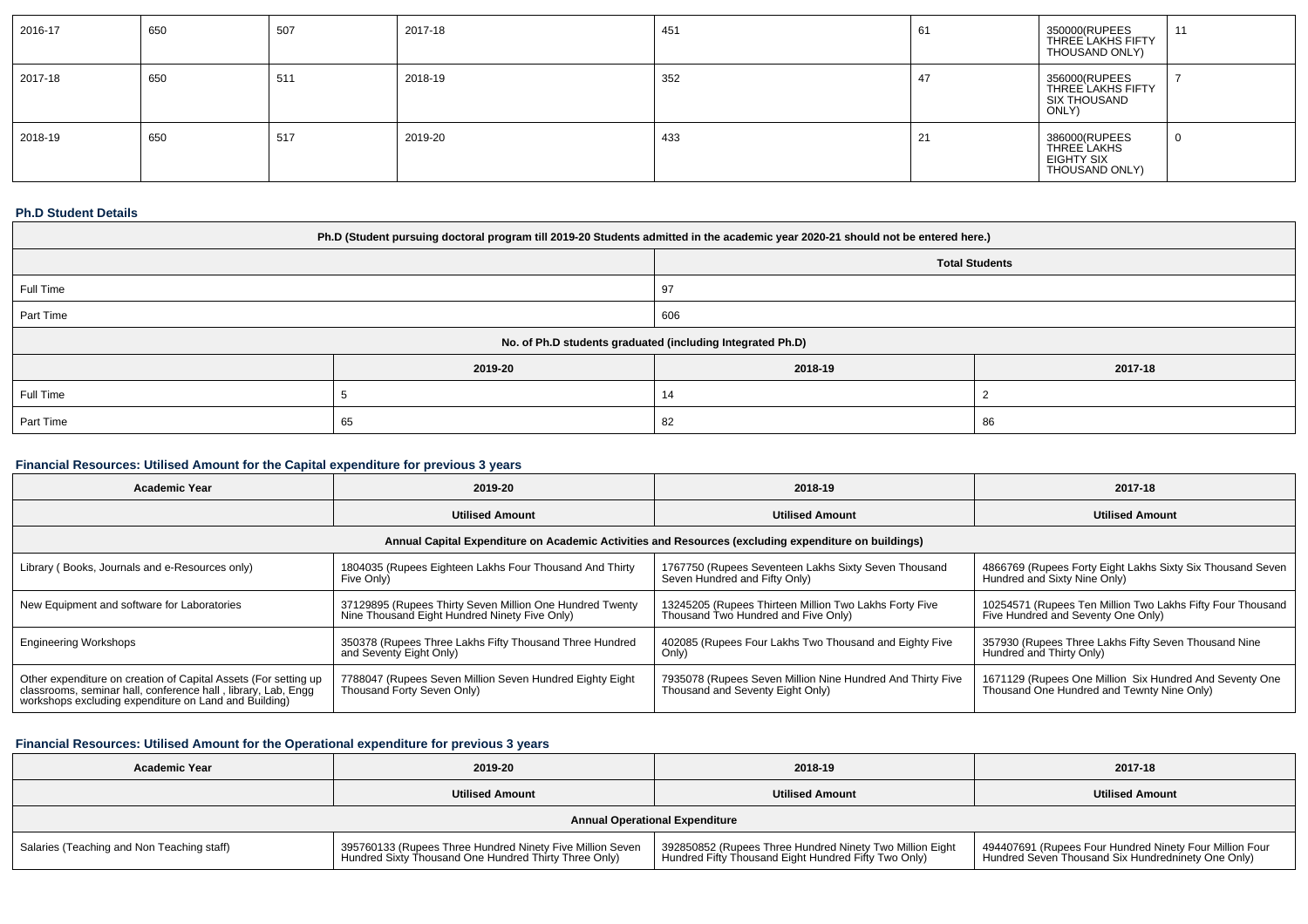| Maintenance of Academic Infrastructure or consumables and<br>other running expenditures (excluding maintenance of hostels<br>and allied services, rent of the building, depreciation cost, etc) | 42663107 (Rupees Forty Two Million Six Hundred Sixty Three<br>Thousand One Hundred Seven Only) | 30879836 (Rupees Thirty Million Eight Hundred Seventy Nine<br>Thousand Eight Hundred Thirty Six Only) | 40824740 (Rupees Forty Million Eight Hundred Twenty Four<br>Thousand Seven Hundred Forty Only) |
|-------------------------------------------------------------------------------------------------------------------------------------------------------------------------------------------------|------------------------------------------------------------------------------------------------|-------------------------------------------------------------------------------------------------------|------------------------------------------------------------------------------------------------|
| Seminars/Conferences/Workshops                                                                                                                                                                  | 7014000 (Rupees Seven Million Fourteen Thousand Only)                                          | 1810860 (Rupees One Million Eight Hundred Ten Thousand<br>l Eight Hundred Sixty Only)                 | 2406804 (Rupees Two Million Four Hundred Six Thousand<br>Eight Hundred Four Only)              |

#### **IPR**

| Calendar year            | 2019 | 2018 | 2017 |
|--------------------------|------|------|------|
| No. of Patents Published |      |      |      |
| No. of Patents Granted   |      |      |      |

#### **Sponsored Research Details**

| <b>Financial Year</b>                    | 2019-20                                                                           | 2018-19                                                                            | 2017-18                                                  |
|------------------------------------------|-----------------------------------------------------------------------------------|------------------------------------------------------------------------------------|----------------------------------------------------------|
| Total no. of Sponsored Projects          |                                                                                   | 10                                                                                 |                                                          |
| Total no. of Funding Agencies            |                                                                                   |                                                                                    |                                                          |
| Total Amount Received (Amount in Rupees) | 2991656                                                                           | 5277750                                                                            | 13450000                                                 |
| Amount Received in Words                 | Rupees Two Million Nine Hundred Ninety One Thousand Six<br>Hundred Fifty Six Only | Rupees Five Million Two Hundred Seventy Seven Thousand<br>Seven Hundred Fifty Only | Rupees Thirteen Million Four Hundred Fifty Thousand Only |

### **Consultancy Project Details**

| <b>Financial Year</b>                    | 2019-20                                                                    | 2018-19                                                                              | 2017-18                                                                              |
|------------------------------------------|----------------------------------------------------------------------------|--------------------------------------------------------------------------------------|--------------------------------------------------------------------------------------|
| Total no. of Consultancy Projects        |                                                                            |                                                                                      | 18                                                                                   |
| Total no. of Client Organizations        |                                                                            | 16                                                                                   |                                                                                      |
| Total Amount Received (Amount in Rupees) | 2087324                                                                    | 6145190                                                                              | 4777480                                                                              |
| Amount Received in Words                 | Rupees Two Million Eighty Seven Thousand Three Hundred<br>Twenty Four Only | Rupees Six Million One Hundred Forty Five Thousand One<br><b>Hundred Ninety Only</b> | Rupees Four Million Seven Hundred Seventy Seven Thousand<br>Four Hundred Eighty Only |

### **PCS Facilities: Facilities of physically challenged students**

| 1. Do your institution buildings have Lifts/Ramps?                                                                                                        | Yes, more than 80% of the buildings |
|-----------------------------------------------------------------------------------------------------------------------------------------------------------|-------------------------------------|
| 2. Do your institution have provision for walking aids, includingwheelchairs and transportation from one building to another for<br>handicapped students? | Yes                                 |
| 3. Do your institution buildings have specially designed toilets for handicapped students?                                                                | Yes, more than 60% of the buildings |

### **Faculty Details**

| Srno | Name             | Age | Designation            | Gender | Qualification | <b>Experience (In</b><br>Months) | <b>Is Associated</b><br><b>Last Year</b> | <b>Currently</b><br>working with<br>institution? | <b>Joining Date</b> | <b>Leaving Date</b> | <b>Association type</b> |
|------|------------------|-----|------------------------|--------|---------------|----------------------------------|------------------------------------------|--------------------------------------------------|---------------------|---------------------|-------------------------|
|      | D Pavan Kumar    | 37  | Assistant<br>Professor | Male   | M.Tech        | 192                              | Yes                                      | Yes                                              | 01-12-2009          | $- -$               | Adhoc/<br>Contractual   |
|      | Dr D Jagan Mohan | 53  | Assistant<br>Professor | Male   | Ph.D          | 252                              | Yes                                      | Yes                                              | 03-03-1999          | $\sim$              | Adhoc/<br>Contractual   |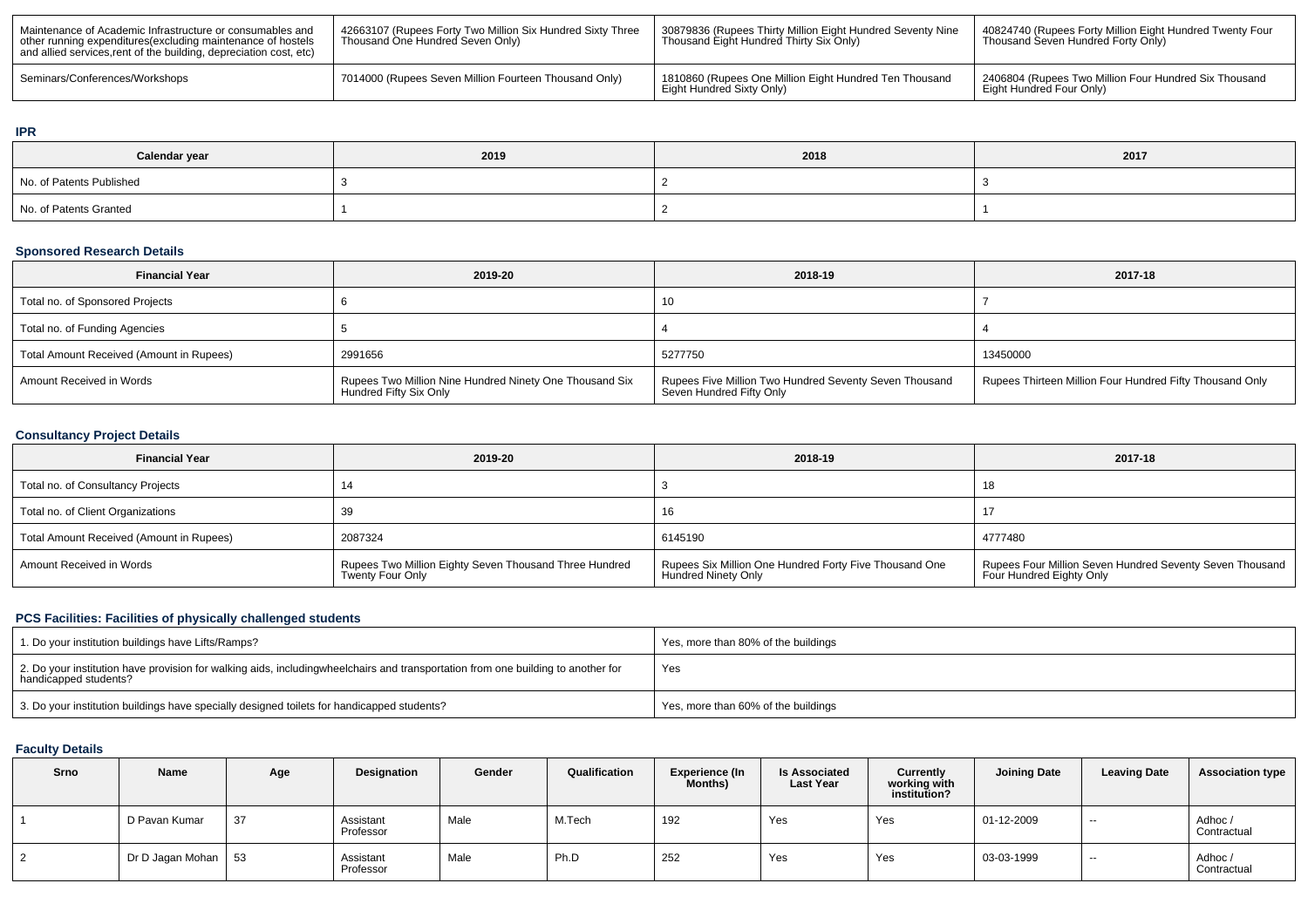| 3  | T Prahlad Reddy                           | 32 | Assistant<br>Professor                              | Male   | M.Tech  | 84  | Yes | Yes | 27-07-2018 | $\overline{\phantom{a}}$ | Adhoc /<br>Contractual |
|----|-------------------------------------------|----|-----------------------------------------------------|--------|---------|-----|-----|-----|------------|--------------------------|------------------------|
| 4  | Dr J Sreenivasulu                         | 35 | Assistant<br>Professor                              | Male   | Ph.D    | 127 | Yes | Yes | 03-02-2011 | $\overline{\phantom{a}}$ | Regular                |
| 5  | T Sailaja                                 | 45 | Assistant<br>Professor                              | Female | M. Phil | 178 | Yes | Yes | 09-09-2005 | $\overline{\phantom{a}}$ | Adhoc /<br>Contractual |
| 6  | <b>B</b> Sreenivasa<br><b>Kumar Reddy</b> | 42 | Assistant<br>Professor                              | Male   | M.Tech  | 201 | Yes | Yes | 07-07-2012 | $\overline{\phantom{a}}$ | Adhoc /<br>Contractual |
| 7  | Dr V Bhaskar<br>Desai                     | 61 | Professor                                           | Male   | Ph.D    | 422 | Yes | No  | 19-06-1985 | 30-11-2020               | Regular                |
| 8  | Dr K Jithendra<br>Gowd                    | 40 | Assistant<br>Professor                              | Female | Ph.D    | 115 | Yes | Yes | 03-02-2011 | $\overline{\phantom{a}}$ | Regular                |
| 9  | K Subba Rao                               | 41 | Assistant<br>Professor                              | Male   | M.Tech  | 205 | Yes | Yes | 12-12-2005 | $\overline{\phantom{a}}$ | Adhoc /<br>Contractual |
| 10 | Dr R Raja Sekhar                          | 42 | Associate<br>Professor                              | Male   | M.Tech  | 262 | Yes | Yes | 16-11-2006 | $\overline{\phantom{a}}$ | Regular                |
| 11 | Ahammed Syed<br>Zaheer                    | 33 | Lecturer                                            | Male   | M.Tech  | 55  | Yes | Yes | 27-07-2016 | $\overline{\phantom{a}}$ | Adhoc /<br>Contractual |
| 12 | Dr G Sankar<br>Sekhar Raju                | 58 | Dean / Principal /<br>Director / Vice<br>Chancellor | Male   | Ph.D    | 381 | Yes | Yes | 23-11-2006 | $\overline{\phantom{a}}$ | Regular                |
| 13 | R Vishnu Vardhan<br>Reddy                 | 34 | Assistant<br>Professor                              | Male   | M.E.    | 120 | Yes | Yes | 01-07-2010 | $\sim$                   | Adhoc /<br>Contractual |
| 14 | Dr C Sashidhar                            | 48 | Professor                                           | Male   | Ph.D    | 250 | Yes | Yes | 22-10-1999 | $\sim$                   | Regular                |
| 15 | Dr M Yohan                                | 60 | Professor                                           | Male   | Ph.D    | 355 | Yes | Yes | 19-12-1990 | $\overline{\phantom{a}}$ | Regular                |
| 16 | Smt Y Manasa                              | 33 | Assistant<br>Professor                              | Female | M.Tech  | 84  | Yes | Yes | 25-06-2012 | $\overline{\phantom{a}}$ | Adhoc /<br>Contractual |
| 17 | Dr T Noorjahan<br>Begum                   | 34 | Assistant<br>Professor                              | Female | Ph.D    | 68  | Yes | Yes | 03-11-2014 | $\overline{\phantom{a}}$ | Adhoc /<br>Contractual |
| 18 | Dr V B Chithra                            | 47 | Professor                                           | Female | Ph.D    | 284 | Yes | Yes | 14-02-2011 | $\overline{\phantom{a}}$ | Regular                |
| 19 | Dr K Aruna                                | 50 | Assistant<br>Professor                              | Female | Ph.D    | 165 | Yes | Yes | 28-02-2011 | $\overline{\phantom{a}}$ | Regular                |
| 20 | P G Varna Kumar<br>Reddy                  | 31 | Assistant<br>Professor                              | Male   | M.Tech  | 73  | Yes | Yes | 01-09-2014 | $\overline{\phantom{a}}$ | Adhoc /<br>Contractual |
| 21 | M P Ranagaiah                             | 44 | Assistant<br>Professor                              | Male   | M.Tech  | 153 | Yes | Yes | 01-10-2007 | $\sim$                   | Adhoc /<br>Contractual |
| 22 | M Rathaiah                                | 34 | Assistant<br>Professor                              | Male   | M.Tech  | 106 | Yes | Yes | 21-09-2011 | $\overline{\phantom{a}}$ | Adhoc /<br>Contractual |
| 23 | Smt D Lalitha<br>Kumari                   | 38 | Assistant<br>Professor                              | Female | M.Tech  | 142 | Yes | Yes | 08-02-2011 | $\overline{\phantom{a}}$ | Regular                |
| 24 | T Taruni                                  | 27 | Assistant<br>Professor                              | Female | M.Tech  | 41  | Yes | Yes | 01-09-2016 | $\overline{\phantom{a}}$ | Adhoc /<br>Contractual |
| 25 | <b>B</b> Triveni                          | 37 | Assistant<br>Professor                              | Female | Ph.D    | 109 | Yes | Yes | 18-08-2011 | $\sim$                   | Adhoc /<br>Contractual |
| 26 | K V Siva Prasad<br>Reddy                  | 37 | Assistant<br>Professor                              | Male   | M.Tech  | 117 | Yes | Yes | 01-07-2014 | $\overline{\phantom{a}}$ | Adhoc /<br>Contractual |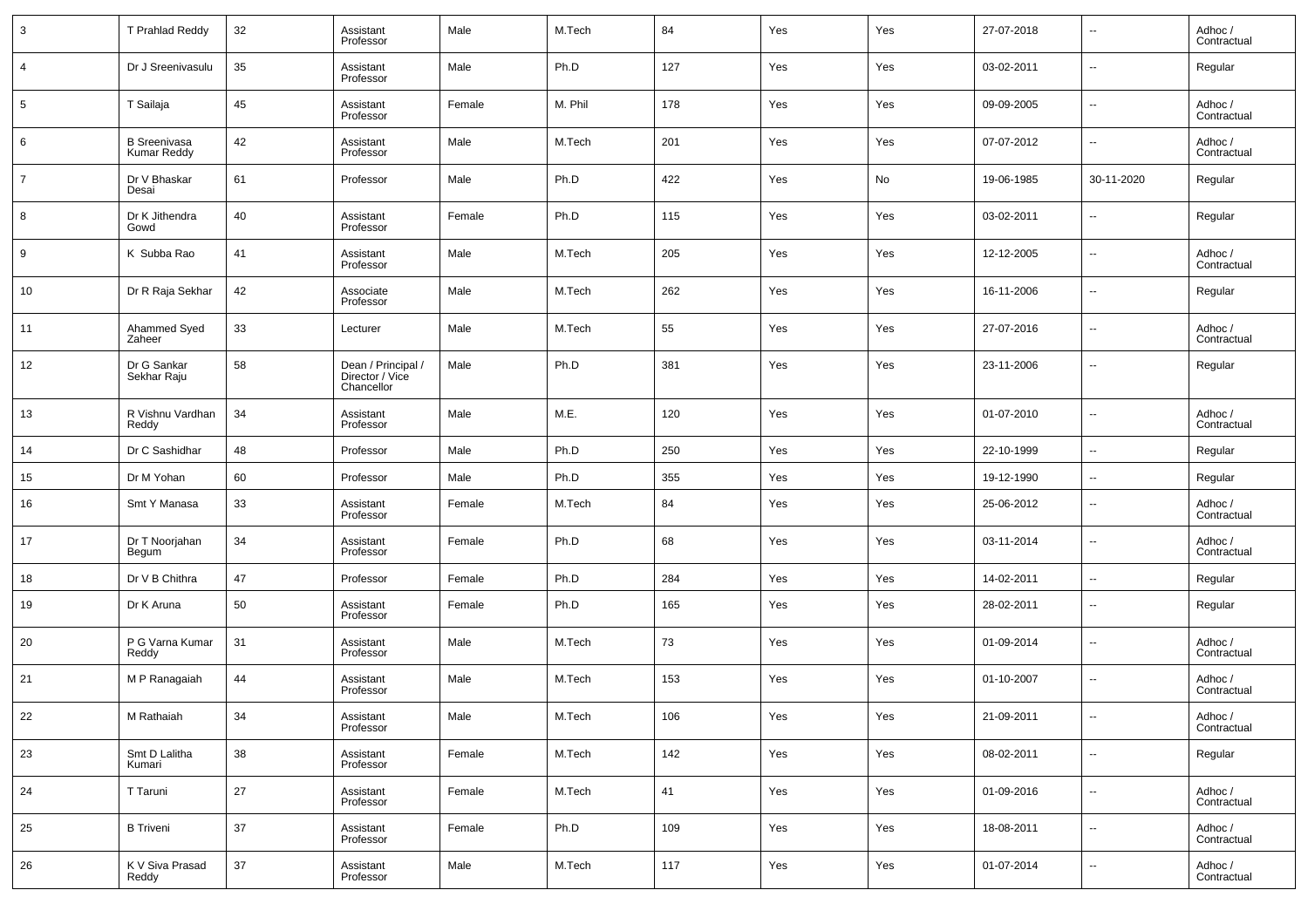| 27 | Dr B Lalitha                            | 38     | Assistant<br>Professor | Female | Ph.D      | 186 | Yes | Yes | 07-11-2006 | $\overline{\phantom{a}}$ | Regular                |
|----|-----------------------------------------|--------|------------------------|--------|-----------|-----|-----|-----|------------|--------------------------|------------------------|
| 28 | G Sudha Gowd                            | 35     | Assistant<br>Professor | Female | M.Tech    | 77  | Yes | Yes | 30-06-2016 | $\overline{\phantom{a}}$ | Adhoc /<br>Contractual |
| 29 | M Kalyan Kumar                          | 48     | Assistant<br>Professor | Male   | M.Tech    | 298 | Yes | Yes | 06-04-2001 | $\overline{\phantom{a}}$ | Regular                |
| 30 | K Sravan Kumar                          | 36     | Assistant<br>Professor | Male   | Ph.D      | 146 | Yes | Yes | 29-06-2015 | $\overline{\phantom{a}}$ | Adhoc /<br>Contractual |
| 31 | Dr B Joji Reddy                         | 58     | Assistant<br>Professor | Male   | MP.Ed.    | 166 | Yes | Yes | 09-11-2006 | $\overline{\phantom{a}}$ | Regular                |
| 32 | <b>B Siva Kumar</b>                     | 36     | Lecturer               | Male   | M.Sc(Phy) | 105 | Yes | Yes | 01-10-2013 | $\overline{\phantom{a}}$ | Adhoc /<br>Contractual |
| 33 | Dr D Zarena                             | 39     | Assistant<br>Professor | Female | Ph.D      | 118 | Yes | Yes | 11-02-2011 | $\overline{\phantom{a}}$ | Regular                |
| 34 | Dr A Saila Kumari                       | 46     | Assistant<br>Professor | Female | Ph.D      | 113 | Yes | Yes | 04-02-2011 | $\overline{\phantom{a}}$ | Regular                |
| 35 | Dr P R Bhanu<br>Murthy                  | 58     | Professor              | Male   | Ph.D      | 370 | Yes | Yes | 23-10-1989 | $\overline{\phantom{a}}$ | Regular                |
| 36 | Dr P Sujatha                            | 48     | Professor              | Female | M.Tech    | 206 | Yes | Yes | 31-05-2003 | $\sim$                   | Regular                |
| 37 | Dr B Eswara<br>Reddy                    | 48     | Professor              | Male   | Ph.D      | 285 | Yes | Yes | 26-10-1999 | $\overline{\phantom{a}}$ | Regular                |
| 38 | D Madhuri                               | 27     | Assistant<br>Professor | Female | M.Tech    | 34  | No  | Yes | 01-09-2017 | $\overline{\phantom{a}}$ | Adhoc /<br>Contractual |
| 39 | Dr K Jayalakshmi                        | 41     | Associate<br>Professor | Female | Ph.D      | 163 | Yes | Yes | 09-12-2006 | $\overline{\phantom{a}}$ | Regular                |
| 40 | M Naga Seshudu                          | 28     | Assistant<br>Professor | Male   | M.Tech    | 62  | Yes | Yes | 16-07-2016 | $\overline{\phantom{a}}$ | Adhoc /<br>Contractual |
| 41 | G Pradeep Reddy                         | 36     | Assistant<br>Professor | Male   | M.Tech    | 114 | Yes | Yes | 26-06-2008 | $\overline{\phantom{a}}$ | Adhoc /<br>Contractual |
| 42 | <b>B</b> Madhu Babu                     | 33     | Assistant<br>Professor | Male   | M.Tech    | 126 | Yes | Yes | 22-09-2012 | $\overline{\phantom{a}}$ | Adhoc /<br>Contractual |
| 43 | <b>B</b> Yeswanth<br><b>Kumar Reddy</b> | 33     | Assistant<br>Professor | Male   | M.Tech    | 117 | Yes | Yes | 15-12-2010 | $\overline{\phantom{a}}$ | Adhoc /<br>Contractual |
| 44 | <b>MD Karishma</b>                      | 27     | Assistant<br>Professor | Female | M.Tech    | 42  | Yes | Yes | 01-09-2016 | $\overline{\phantom{a}}$ | Adhoc /<br>Contractual |
| 45 | R Naredra Rao                           | 40     | Assistant<br>Professor | Male   | M.Tech    | 156 | Yes | Yes | 03-11-2010 | $\overline{\phantom{a}}$ | Adhoc /<br>Contractual |
| 46 | <b>B Muni Lavanya</b>                   | 31     | Assistant<br>Professor | Female | Ph.D      | 97  | Yes | Yes | 01-07-2013 | $\overline{\phantom{a}}$ | Adhoc /<br>Contractual |
| 47 | S Varalaksmi                            | $30\,$ | Assistant<br>Professor | Female | M.Tech    | 52  | Yes | Yes | 11-07-2016 | $\overline{\phantom{a}}$ | Adhoc /<br>Contractual |
| 48 | Dr M<br>Ramasekhara<br>Reddy            | 43     | Assistant<br>Professor | Male   | Ph.D      | 115 | Yes | Yes | 03-02-2011 | $\overline{\phantom{a}}$ | Regular                |
| 49 | D Raja Kullayappa                       | 27     | Assistant<br>Professor | Male   | M.Tech    | 44  | Yes | Yes | 22-09-2016 | $\overline{\phantom{a}}$ | Adhoc /<br>Contractual |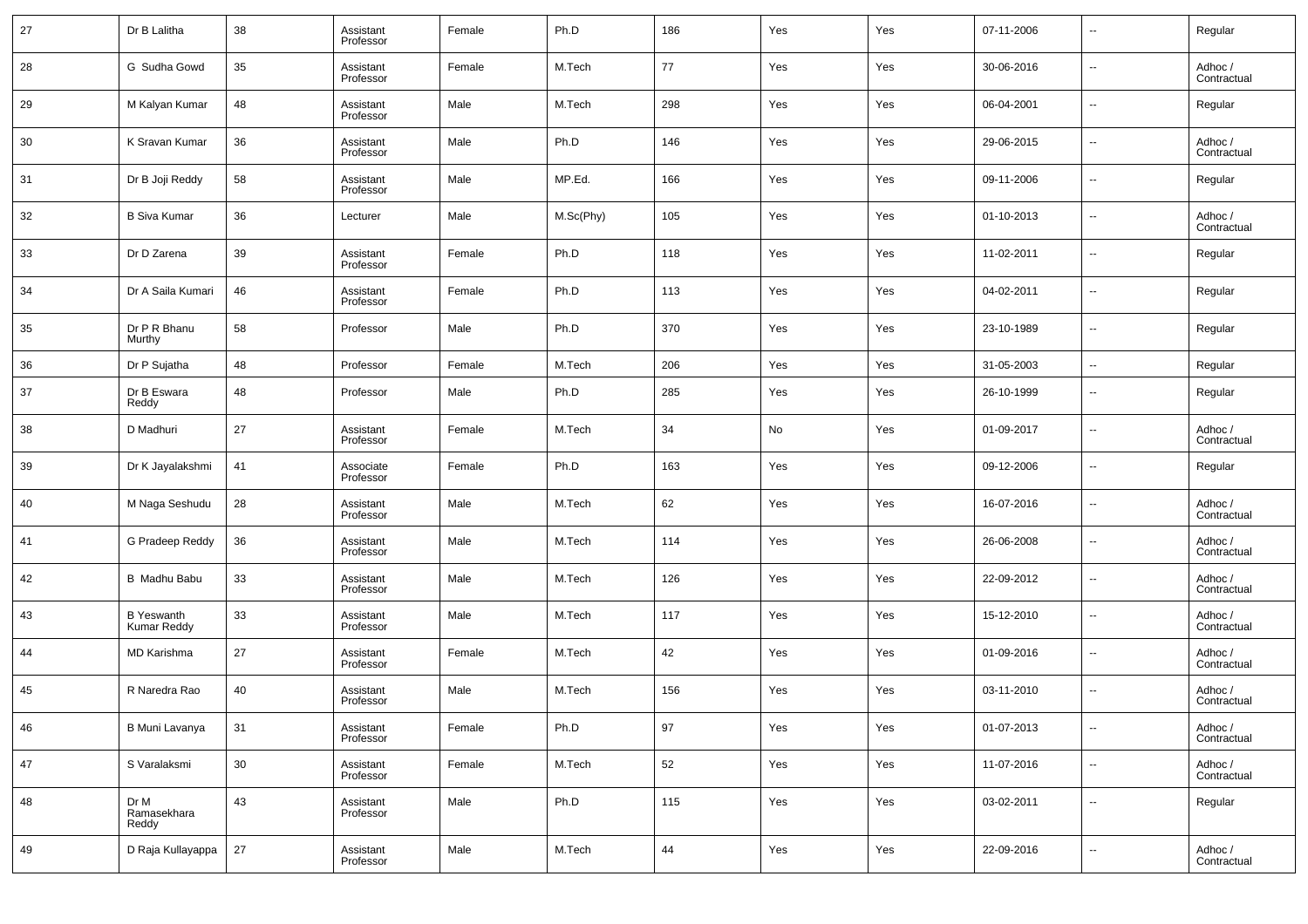| 50 | P Rizwan                     | 32 | Assistant<br>Professor | Male   | M.Tech           | 68  | Yes | Yes | 20-11-2014 | $\overline{\phantom{a}}$ | Adhoc /<br>Contractual |
|----|------------------------------|----|------------------------|--------|------------------|-----|-----|-----|------------|--------------------------|------------------------|
| 51 | Dr T Bala<br>Narasaiah       | 45 | Professor              | Male   | Ph.D             | 262 | Yes | Yes | 09-11-2006 | $\overline{\phantom{a}}$ | Regular                |
| 52 | P Yamuna                     | 28 | Assistant<br>Professor | Female | M.Tech           | 51  | Yes | Yes | 25-06-2016 | $\overline{\phantom{a}}$ | Adhoc /<br>Contractual |
| 53 | V Mastan                     | 34 | Assistant<br>Professor | Male   | M.Tech           | 108 | Yes | Yes | 27-06-2016 | $\overline{\phantom{a}}$ | Adhoc /<br>Contractual |
| 54 | Ms A Geetha                  | 31 | Assistant<br>Professor | Female | MSc(Mathematics) | 84  | Yes | Yes | 24-06-2013 | $\overline{\phantom{a}}$ | Adhoc /<br>Contractual |
| 55 | Dr K Kalyani<br>Radha        | 41 | Assistant<br>Professor | Female | Ph.D             | 166 | Yes | Yes | 04-02-2011 | $\overline{\phantom{a}}$ | Regular                |
| 56 | T Manohar                    | 31 | Assistant<br>Professor | Male   | M.Tech           | 72  | Yes | No  | 25-06-2012 | 27-09-2019               | Adhoc /<br>Contractual |
| 57 | Ms B Revathi                 | 27 | Assistant<br>Professor | Female | M.Tech           | 35  | Yes | Yes | 03-07-2017 | $\overline{\phantom{a}}$ | Adhoc /<br>Contractual |
| 58 | Usha Priya                   | 30 | Assistant<br>Professor | Female | M.Tech           | 74  | No  | Yes | 01-09-2017 | $\overline{\phantom{a}}$ | Adhoc /<br>Contractual |
| 59 | K Vijaya Kumar               | 31 | Assistant<br>Professor | Male   | M.Tech           | 90  | Yes | No  | 01-07-2017 | 28-09-2020               | Adhoc /<br>Contractual |
| 60 | N Madhava Reddy              | 27 | Assistant<br>Professor | Male   | M.Tech           | 37  | No  | Yes | 19-06-2017 | $\overline{\phantom{a}}$ | Adhoc /<br>Contractual |
| 61 | Punganuru Swathi             | 29 | Lecturer               | Female | M.Tech           | 55  | Yes | Yes | 27-07-2016 | $\overline{\phantom{a}}$ | Adhoc /<br>Contractual |
| 62 | Makandar Mehetaj             | 28 | Lecturer               | Female | M.Tech           | 55  | Yes | Yes | 30-06-2016 | $\overline{\phantom{a}}$ | Adhoc /<br>Contractual |
| 63 | K S Pratap                   | 39 | Lecturer               | Male   | M.Tech           | 77  | Yes | Yes | 09-08-2014 | $\overline{\phantom{a}}$ | Adhoc /<br>Contractual |
| 64 | Yerraguntla<br>Saritha Reddy | 42 | Lecturer               | Female | <b>MBA</b>       | 144 | Yes | Yes | 16-07-2015 | $\overline{\phantom{a}}$ | Adhoc /<br>Contractual |
| 65 | Pustela Ratnaraju            | 41 | Lecturer               | Male   | M.Tech           | 108 | Yes | Yes | 08-07-2015 | $\overline{\phantom{a}}$ | Adhoc /<br>Contractual |
| 66 | Musalikunta<br>Prasanth      | 31 | Lecturer               | Male   | M.Sc(Phy)        | 87  | Yes | Yes | 18-09-2013 | $\overline{\phantom{a}}$ | Adhoc /<br>Contractual |
| 67 | Repogu Sunil<br>Kumar        | 33 | Lecturer               | Male   | M.Tech           | 108 | Yes | Yes | 08-07-2015 | $\overline{\phantom{a}}$ | Adhoc /<br>Contractual |
| 68 | N Murali Mohan               | 29 | Assistant<br>Professor | Male   | M.Tech           | 78  | Yes | Yes | 06-12-2016 | $\overline{\phantom{a}}$ | Adhoc /<br>Contractual |
| 69 | Sake Ramu                    | 38 | Lecturer               | Male   | M.Tech           | 96  | Yes | No  | 01-07-2017 | 10-04-2019               | Adhoc /<br>Contractual |
| 70 | Swarna Mahesh<br>Naidu       | 27 | Lecturer               | Male   | M.Tech           | 67  | Yes | Yes | 16-07-2015 | $\overline{\phantom{a}}$ | Adhoc /<br>Contractual |
| 71 | Badabagni<br>Pradeep Raju    | 30 | Assistant<br>Professor | Male   | M. Phil          | 96  | Yes | Yes | 29-06-2017 | $\overline{\phantom{a}}$ | Adhoc /<br>Contractual |
| 72 | K Balaji Raju                | 30 | Assistant<br>Professor | Male   | M.Tech           | 26  | Yes | No  | 28-01-2018 | 22-08-2019               | Adhoc /<br>Contractual |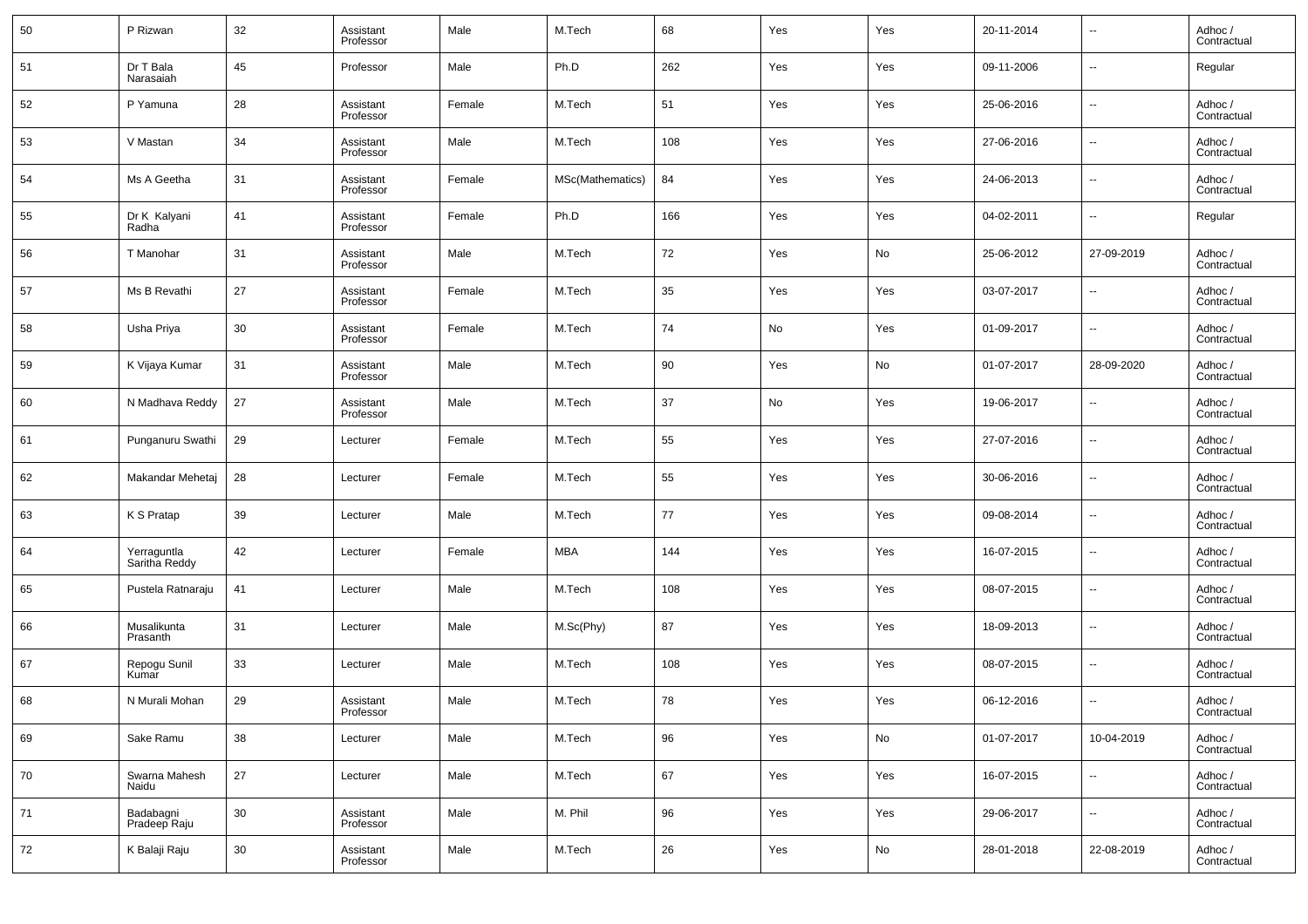| 73 | S Anusha                    | 27 | Assistant<br>Professor | Female | M.Tech | 25  | No  | Yes | 04-07-2018 | --     | Adhoc/<br>Contractual  |
|----|-----------------------------|----|------------------------|--------|--------|-----|-----|-----|------------|--------|------------------------|
| 74 | N Ahmadunnisa<br>Begum      | 26 | Assistant<br>Professor | Female | M.Tech | 25  | No  | Yes | 02-07-2018 | --     | Adhoc /<br>Contractual |
| 75 | K Sidda Reddy               | 38 | Assistant<br>Professor | Male   | Ph.D   | 147 | Yes | Yes | 30-06-2008 | ш.     | Adhoc /<br>Contractual |
| 76 | Dr A Swaroopa<br>Rani       | 45 | Associate<br>Professor | Female | Ph.D   | 167 | Yes | Yes | 30-11-2006 | --     | Regular                |
| 77 | Dr Shaik Taj<br>Mahaboob    | 39 | Assistant<br>Professor | Female | Ph.D   | 225 | Yes | Yes | 14-02-2011 | ш.     | Regular                |
| 78 | K Sreekanth                 | 29 | Assistant<br>Professor | Male   | M.Tech | 59  | Yes | Yes | 29-06-2015 | --     | Adhoc /<br>Contractual |
| 79 | P Kullayappa                | 34 | Assistant<br>Professor | Male   | M.Tech | 106 | Yes | Yes | 22-09-2012 | ш.     | Adhoc /<br>Contractual |
| 80 | Dr N Saritha                | 39 | Assistant<br>Professor | Female | Ph.D   | 150 | Yes | Yes | 08-07-2015 | --     | Regular                |
| 81 | <b>B</b> Narasimha<br>Reddy | 39 | Assistant<br>Professor | Male   | M.Tech | 165 | Yes | Yes | 01-07-2013 | ш.     | Adhoc /<br>Contractual |
| 82 | C D J Sundar Paul           | 50 | Assistant<br>Professor | Male   | M.A    | 240 | Yes | Yes | 07-12-2010 | --     | Adhoc /<br>Contractual |
| 83 | P V Kusuma                  | 29 | Assistant<br>Professor | Female | M.Tech | 74  | Yes | Yes | 25-06-2015 | ш.     | Adhoc /<br>Contractual |
| 84 | C Rama<br>krishnaiah        | 30 | Assistant<br>Professor | Male   | M.Tech | 62  | Yes | Yes | 30-06-2016 | --     | Adhoc /<br>Contractual |
| 85 | Dr P Dinesh<br>Sankar Reddy | 40 | Professor              | Male   | Ph.D   | 206 | Yes | Yes | 18-06-2003 | ш.     | Regular                |
| 86 | Dr K Rama Naidu             | 59 | Professor              | Male   | Ph.D   | 442 | Yes | Yes | 26-11-1992 | --     | Regular                |
| 87 | Shaik Hussain<br>Valli      | 35 | Assistant<br>Professor | Male   | M.Tech | 115 | Yes | Yes | 24-01-2013 | --     | Regular                |
| 88 | Dr R Padma<br>Suvarna       | 48 | Professor              | Female | Ph.D   | 262 | Yes | Yes | 04-02-2011 | н.     | Regular                |
| 89 | Dr A Damodara<br>Reddy      | 38 | Assistant<br>Professor | Male   | Ph.D   | 178 | Yes | Yes | 04-02-2011 | $\sim$ | Regular                |
| 90 | K Ravindra Reddy            | 34 | Assistant<br>Professor | Male   | M.Tech | 111 | Yes | Yes | 01-07-2011 | н.     | Adhoc /<br>Contractual |
| 91 | Dr K F Bharati              | 55 | Assistant<br>Professor | Female | Ph.D   | 193 | Yes | Yes | 15-11-2006 | --     | Regular                |
| 92 | Dr K Prahlada<br>Rao        | 60 | Professor              | Male   | Ph.D   | 417 | Yes | Yes | 23-10-1985 | $\sim$ | Regular                |
| 93 | M Murali Naik               | 35 | Assistant<br>Professor | Male   | M.Tech | 132 | Yes | Yes | 18-07-2011 | $\sim$ | Adhoc /<br>Contractual |
| 94 | M Madhu Babu                | 36 | Assistant<br>Professor | Male   | M.Tech | 46  | Yes | Yes | 01-07-2016 | $\sim$ | Adhoc /<br>Contractual |
| 95 | Smt B Ajitha                | 44 | Assistant<br>Professor | Female | M.Tech | 202 | Yes | Yes | 10-01-2003 | $\sim$ | Regular                |
| 96 | K Somasena<br>Reddy         | 35 | Assistant<br>Professor | Male   | M.Tech | 145 | Yes | Yes | 07-10-2013 | $\sim$ | Adhoc /<br>Contractual |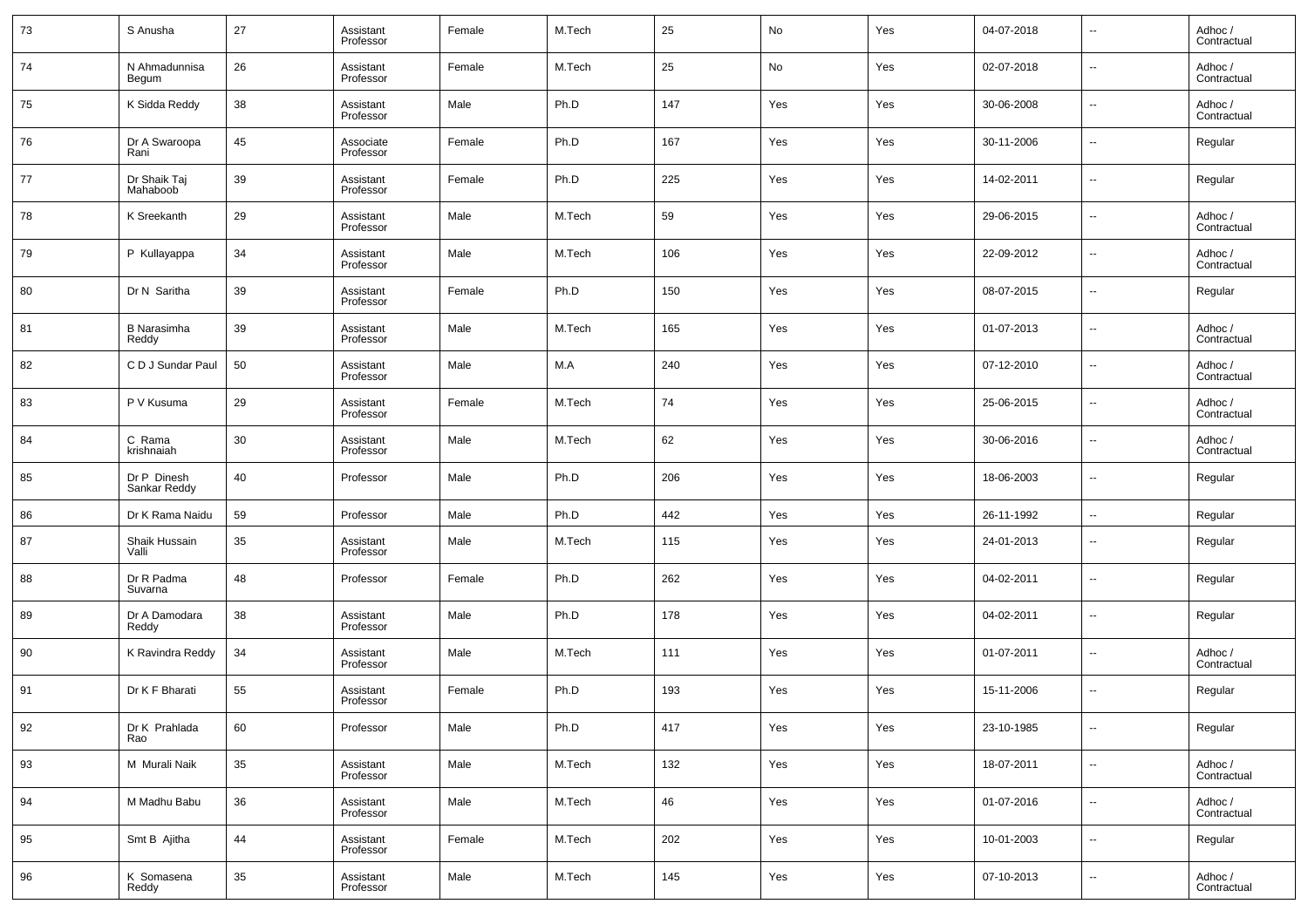| 97  | M Ashok<br>chakravarthi      | 36 | Assistant<br>Professor | Male   | M.Tech     | 177 | Yes | Yes | 14-10-2009 | $\overline{\phantom{a}}$ | Adhoc /<br>Contractual |
|-----|------------------------------|----|------------------------|--------|------------|-----|-----|-----|------------|--------------------------|------------------------|
| 98  | S Hussain Basha              | 32 | Assistant<br>Professor | Male   | <b>MBA</b> | 123 | Yes | Yes | 01-07-2010 | $\overline{\phantom{a}}$ | Adhoc /<br>Contractual |
| 99  | K Ravi Shankar               | 33 | Assistant<br>Professor | Male   | M.Tech     | 99  | Yes | Yes | 25-06-2012 | $\overline{\phantom{a}}$ | Adhoc /<br>Contractual |
| 100 | V Venkatakrishna<br>Reddy    | 33 | Assistant<br>Professor | Male   | M.Tech     | 84  | Yes | Yes | 25-10-2014 | $\overline{\phantom{a}}$ | Adhoc /<br>Contractual |
| 101 | M Rajesh                     | 35 | Assistant<br>Professor | Male   | M.Tech     | 84  | Yes | Yes | 01-10-2013 | $\overline{\phantom{a}}$ | Adhoc /<br>Contractual |
| 102 | Dr A P Siva Kumar            | 41 | Assistant<br>Professor | Male   | Ph.D       | 232 | Yes | Yes | 12-12-2006 | $\overline{\phantom{a}}$ | Regular                |
| 103 | D Sasidhar Reddy             | 36 | Assistant<br>Professor | Male   | M.Tech     | 99  | Yes | Yes | 19-07-2012 | $\overline{\phantom{a}}$ | Adhoc /<br>Contractual |
| 104 | C Prasanth Sai               | 30 | Assistant<br>Professor | Male   | M.Tech     | 61  | Yes | No  | 25-06-2014 | 30-08-2019               | Adhoc /<br>Contractual |
| 105 | R Ramadevi                   | 30 | Assistant<br>Professor | Female | M.Sc.      | 113 | Yes | Yes | 20-02-2012 | $\overline{\phantom{a}}$ | Adhoc /<br>Contractual |
| 106 | K Balachandra<br>Reddy       | 28 | Assistant<br>Professor | Male   | M.Tech     | 62  | Yes | Yes | 01-07-2015 | $\overline{\phantom{a}}$ | Adhoc /<br>Contractual |
| 107 | Dr C Shoba Bindu             | 44 | Professor              | Female | Ph.D       | 280 | Yes | Yes | 31-05-2003 | $\overline{\phantom{a}}$ | Regular                |
| 108 | Dr K<br>Hemachandra<br>Reddy | 54 | Professor              | Male   | Ph.D       | 358 | Yes | Yes | 02-07-2003 | $\overline{\phantom{a}}$ | Regular                |
| 109 | Dr N Devanna                 | 52 | Professor              | Male   | Ph.D       | 312 | Yes | Yes | 14-09-1994 | $\overline{\phantom{a}}$ | Regular                |
| 110 | N Shehanaz                   | 29 | Assistant<br>Professor | Male   | M.Tech     | 44  | Yes | Yes | 05-07-2017 | $\overline{\phantom{a}}$ | Adhoc /<br>Contractual |
| 111 | A Naresh                     | 33 | Assistant<br>Professor | Male   | M.Tech     | 105 | Yes | Yes | 01-09-2011 | $\overline{\phantom{a}}$ | Adhoc /<br>Contractual |
| 112 | M Siva Kumar                 | 34 | Assistant<br>Professor | Male   | M.Tech     | 117 | Yes | Yes | 01-07-2013 | $\overline{\phantom{a}}$ | Adhoc /<br>Contractual |
| 113 | K Mani                       | 30 | Assistant<br>Professor | Female | M.Tech     | 60  | Yes | Yes | 01-07-2016 | $\overline{\phantom{a}}$ | Adhoc /<br>Contractual |
| 114 | P S Bharadwaj                | 32 | Assistant<br>Professor | Male   | M.Tech     | 93  | Yes | Yes | 22-09-2012 | $\overline{\phantom{a}}$ | Adhoc /<br>Contractual |
| 115 | Dr T Narayana<br>Reddy       | 44 | Associate<br>Professor | Male   | Ph.D       | 166 | Yes | Yes | 08-11-2006 | $\overline{\phantom{a}}$ | Regular                |
| 116 | Dr K Thyagarajan             | 52 | Professor              | Male   | Ph.D       | 273 | Yes | Yes | 10-11-2006 | $\overline{\phantom{a}}$ | Regular                |
| 117 | Dr P Chenna<br>Reddy         | 47 | Professor              | Male   | Ph.D       | 302 | Yes | Yes | 12-10-2000 | $\overline{\phantom{a}}$ | Regular                |
| 118 | Dr K Aparna                  | 41 | Assistant<br>Professor | Female | Ph.D       | 206 | Yes | Yes | 01-09-2017 | $\overline{\phantom{a}}$ | Regular                |
| 119 | Dr V Sankar                  | 62 | Professor              | Male   | Ph.D       | 456 | Yes | No  | 30-07-1982 | 29-02-2020               | Regular                |
| 120 | V Tejaswni                   | 29 | Assistant<br>Professor | Female | M.Tech     | 52  | Yes | Yes | 30-06-2016 | $\overline{\phantom{a}}$ | Adhoc /<br>Contractual |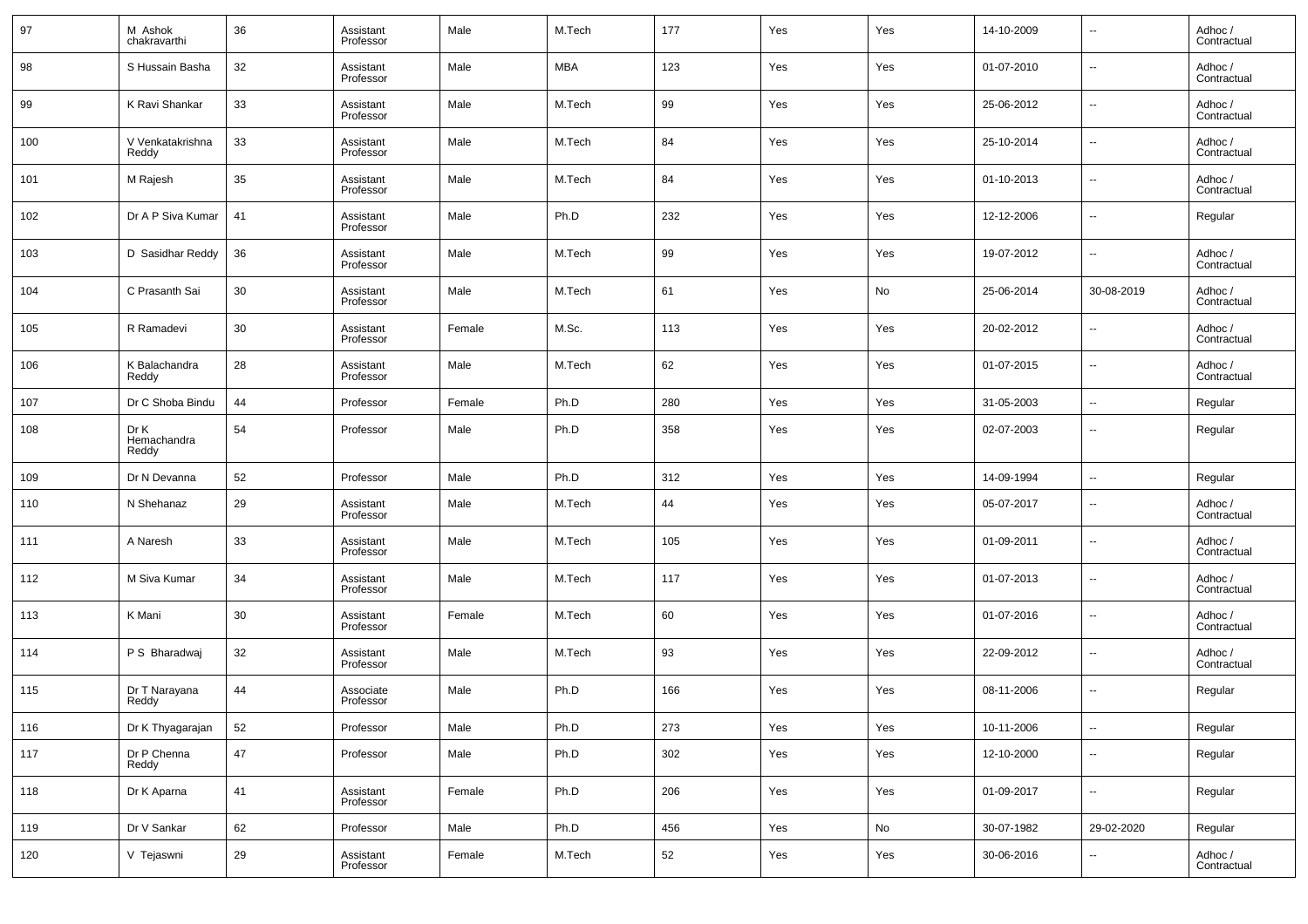| 121 | Dr B Dilip Kumar            | 39 | Assistant<br>Professor | Male   | Ph.D   | 192 | Yes | Yes | 14-12-2006 | $\overline{\phantom{a}}$ | Regular                |
|-----|-----------------------------|----|------------------------|--------|--------|-----|-----|-----|------------|--------------------------|------------------------|
| 122 | Dr B Chandra<br>Mohan Reddy | 51 | Associate<br>Professor | Male   | Ph.D   | 368 | Yes | Yes | 09-11-2006 | $\overline{\phantom{a}}$ | Regular                |
| 123 | V Kavitha                   | 34 | Assistant<br>Professor | Female | M.Tech | 60  | No  | Yes | 19-06-2017 | $\overline{\phantom{a}}$ | Adhoc /<br>Contractual |
| 124 | K R Lavanya                 | 31 | Lecturer               | Female | M.Tech | 78  | Yes | Yes | 09-08-2014 | $\overline{\phantom{a}}$ | Adhoc /<br>Contractual |
| 125 | Uppara Sudha<br>Rani        | 29 | Lecturer               | Female | M.Tech | 55  | Yes | Yes | 16-07-2015 | $\overline{\phantom{a}}$ | Adhoc /<br>Contractual |
| 126 | Gaddam Suresh               | 34 | Lecturer               | Male   | M.Tech | 100 | Yes | Yes | 01-07-2017 | $\overline{\phantom{a}}$ | Adhoc /<br>Contractual |
| 127 | V Vimala                    | 39 | Lecturer               | Female | M.A    | 87  | Yes | Yes | 18-09-2013 | $\overline{\phantom{a}}$ | Adhoc /<br>Contractual |
| 128 | Guddemmagari<br>Thapaswini  | 35 | Lecturer               | Female | M.Tech | 112 | Yes | Yes | 18-09-2013 | $\overline{\phantom{a}}$ | Adhoc /<br>Contractual |
| 129 | L Rajendra Prasad           | 36 | Lecturer               | Male   | M.Sc.  | 144 | Yes | Yes | 18-09-2013 | $\overline{\phantom{a}}$ | Adhoc /<br>Contractual |
| 130 | Κ<br>Rajasekharachari       | 30 | Lecturer               | Male   | M.Tech | 79  | Yes | Yes | 21-07-2014 | ۰.                       | Adhoc /<br>Contractual |
| 131 | K Sahithi                   | 30 | Lecturer               | Female | M.Tech | 60  | Yes | No  | 21-07-2014 | 11-07-2020               | Adhoc /<br>Contractual |
| 132 | S Sakunthala                | 34 | Lecturer               | Female | M.Tech | 89  | Yes | Yes | 18-09-2013 | $\overline{\phantom{a}}$ | Adhoc /<br>Contractual |
| 133 | M Venkata Kesava<br>Kumar   | 28 | Lecturer               | Male   | M.Tech | 55  | Yes | Yes | 27-07-2016 | $\overline{\phantom{a}}$ | Adhoc /<br>Contractual |
| 134 | G NehaMallika               | 26 | Assistant<br>Professor | Female | M.Tech | 35  | Yes | Yes | 28-01-2018 | $\overline{\phantom{a}}$ | Adhoc /<br>Contractual |
| 135 | N Swathi                    | 31 | Assistant<br>Professor | Female | M.Tech | 25  | No  | Yes | 02-07-2018 | $\overline{\phantom{a}}$ | Adhoc /<br>Contractual |
| 136 | Y Samreen<br>Begum          | 26 | Assistant<br>Professor | Female | M.Tech | 25  | No  | Yes | 02-07-2018 | $\overline{\phantom{a}}$ | Adhoc /<br>Contractual |
| 137 | P Vijaya Kumari             | 30 | Assistant<br>Professor | Female | M.Tech | 48  | Yes | Yes | 01-08-2017 | $\overline{\phantom{a}}$ | Adhoc /<br>Contractual |
| 138 | G Krishna Murthy            | 31 | Assistant<br>Professor | Male   | M.Tech | 71  | Yes | Yes | 13-11-2014 | $\overline{\phantom{a}}$ | Adhoc /<br>Contractual |
| 139 | Jaddu Samuel                | 33 | Lecturer               | Male   | M.Tech | 100 | Yes | Yes | 04-06-2018 | $\overline{\phantom{a}}$ | Adhoc /<br>Contractual |
| 140 | K Sailaja                   | 34 | Assistant<br>Professor | Female | M.Tech | 96  | Yes | Yes | 05-07-2016 | ۰.                       | Adhoc /<br>Contractual |
| 141 | Dr G Murali                 | 39 | Assistant<br>Professor | Male   | Ph.D   | 193 | Yes | Yes | 07-02-2011 | $\overline{\phantom{a}}$ | Regular                |
| 142 | C Chandrasekhar<br>Reddy    | 32 | Assistant<br>Professor | Male   | M.Tech | 90  | Yes | Yes | 01-07-2014 | ۰.                       | Adhoc /<br>Contractual |
| 143 | Dr K Madhavi                | 49 | Associate<br>Professor | Female | Ph.D   | 250 | Yes | Yes | 10-11-2006 | ۰.                       | Regular                |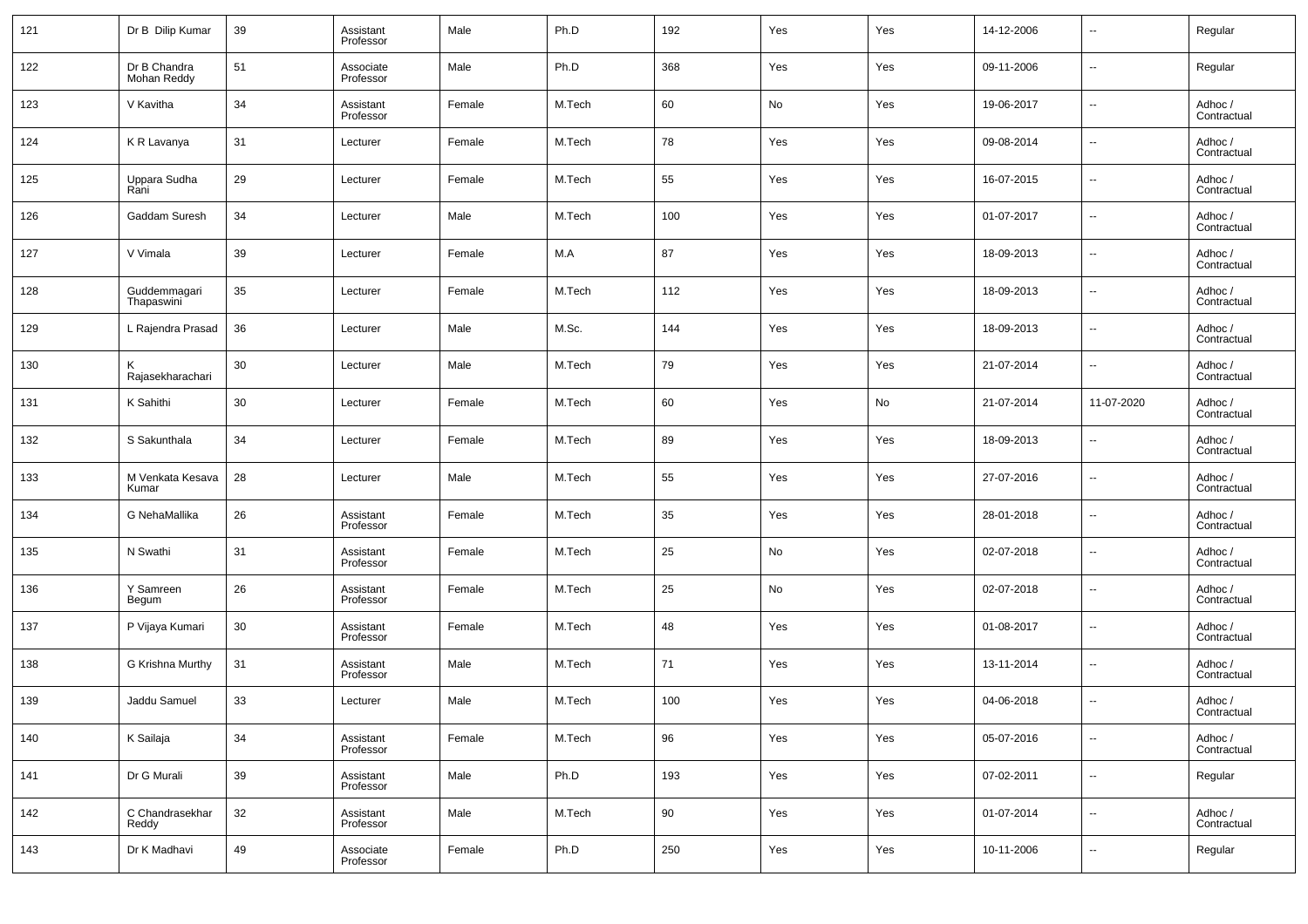| 144 | Dr B Omprakash             | 38 | Assistant<br>Professor | Male   | Ph.D          | 131 | Yes | Yes | 11-02-2011 | $\overline{\phantom{a}}$ | Regular                |
|-----|----------------------------|----|------------------------|--------|---------------|-----|-----|-----|------------|--------------------------|------------------------|
| 145 | T Niranjan Babu            | 31 | Assistant<br>Professor | Male   | M.Tech        | 68  | Yes | Yes | 01-01-2015 | $\overline{\phantom{a}}$ | Adhoc /<br>Contractual |
| 146 | M Niranjan Kumar<br>Reddy  | 27 | Assistant<br>Professor | Male   | M.Tech        | 42  | No  | Yes | 19-06-2017 | $\overline{\phantom{a}}$ | Adhoc /<br>Contractual |
| 147 | Dr V Ganesh                | 46 | Professor              | Male   | Ph.D          | 237 | Yes | Yes | 10-11-2006 | $\overline{\phantom{a}}$ | Regular                |
| 148 | K Thabrez Khan             | 38 | Assistant<br>Professor | Male   | M.A           | 156 | Yes | Yes | 02-09-2013 | $\overline{\phantom{a}}$ | Adhoc /<br>Contractual |
| 149 | V Madhusudhan<br>Reddy     | 29 | Assistant<br>Professor | Male   | M.Tech        | 75  | Yes | Yes | 01-07-2015 | $\overline{\phantom{a}}$ | Adhoc /<br>Contractual |
| 150 | <b>B Syed Osman</b>        | 52 | Assistant<br>Professor | Male   | <b>B.Tech</b> | 250 | Yes | Yes | 25-09-1999 | --                       | Adhoc /<br>Contractual |
| 151 | T Dada Kalandar            | 34 | Assistant<br>Professor | Male   | M.Tech        | 108 | Yes | Yes | 09-10-2014 | $\overline{\phantom{a}}$ | Adhoc /<br>Contractual |
| 152 | M Naga Chaitra             | 35 | Assistant<br>Professor | Female | M.Tech        | 49  | Yes | Yes | 30-06-2016 | --                       | Adhoc /<br>Contractual |
| 153 | G Chenna<br>Keshava Reddy  | 27 | Assistant<br>Professor | Male   | M.Tech        | 48  | No  | Yes | 19-06-2017 | $\overline{\phantom{a}}$ | Adhoc /<br>Contractual |
| 154 | Dr K Sesha<br>Maheswaramma | 41 | Assistant<br>Professor | Female | Ph.D          | 213 | Yes | Yes | 09-11-2006 | $\overline{\phantom{a}}$ | Regular                |
| 155 | Dr R Bhuvana<br>Vijaya     | 53 | Professor              | Female | Ph.D          | 164 | Yes | Yes | 11-07-2006 | --                       | Regular                |
| 156 | Dr R Bhavani               | 44 | Professor              | Female | Ph.D          | 238 | Yes | Yes | 16-11-2000 | $\overline{\phantom{a}}$ | Regular                |
| 157 | G Eswar                    | 29 | Assistant<br>Professor | Male   | M.Tech        | 60  | Yes | Yes | 30-06-2016 | $\overline{\phantom{a}}$ | Adhoc /<br>Contractual |
| 158 | Dr D Subba Rao             | 62 | Professor              | Male   | Ph.D          | 334 | Yes | No  | 30-10-1992 | 31-12-2019               | Regular                |
| 159 | D Mahendra<br>Reddy        | 38 | Assistant<br>Professor | Male   | M.Tech        | 108 | Yes | Yes | 04-07-2013 | $\overline{\phantom{a}}$ | Adhoc /<br>Contractual |
| 160 | Dr G V Subba<br>Reddy      | 51 | Professor              | Male   | Ph.D          | 285 | Yes | Yes | 10-11-2006 | --                       | Regular                |
| 161 | Dr S Jessica<br>Saritha    | 47 | Assistant<br>Professor | Female | Ph.D          | 182 | Yes | Yes | 08-02-2011 | --                       | Regular                |
| 162 | Dr A Ananda Rao            | 54 | Professor              | Male   | Ph.D          | 369 | Yes | Yes | 29-10-1992 | --                       | Regular                |
| 163 | Dr M Vijaya Kumar          | 54 | Professor              | Male   | Ph.D          | 333 | Yes | Yes | 19-10-1992 | --                       | Regular                |
| 164 | A Naga Raju                | 47 | Assistant<br>Professor | Male   | Ph.D          | 163 | Yes | Yes | 03-09-2007 | ۰.                       | Adhoc /<br>Contractual |
| 165 | B Venkata<br>Sowjanya      | 29 | Assistant<br>Professor | Female | M.Tech        | 60  | Yes | Yes | 25-06-2015 | $\overline{\phantom{a}}$ | Adhoc /<br>Contractual |
| 166 | Dr V Venugopal<br>Reddy    | 54 | Professor              | Male   | Ph.D          | 372 | Yes | Yes | 08-11-2006 | $\overline{\phantom{a}}$ | Regular                |
| 167 | L Bhavya                   | 28 | Assistant<br>Professor | Male   | M.Tech        | 51  | Yes | Yes | 27-06-2016 | $\overline{\phantom{a}}$ | Adhoc /<br>Contractual |
| 168 | Dr A Suresh Babu           | 41 | Professor              | Male   | Ph.D          | 244 | Yes | Yes | 10-11-2006 | $\overline{\phantom{a}}$ | Regular                |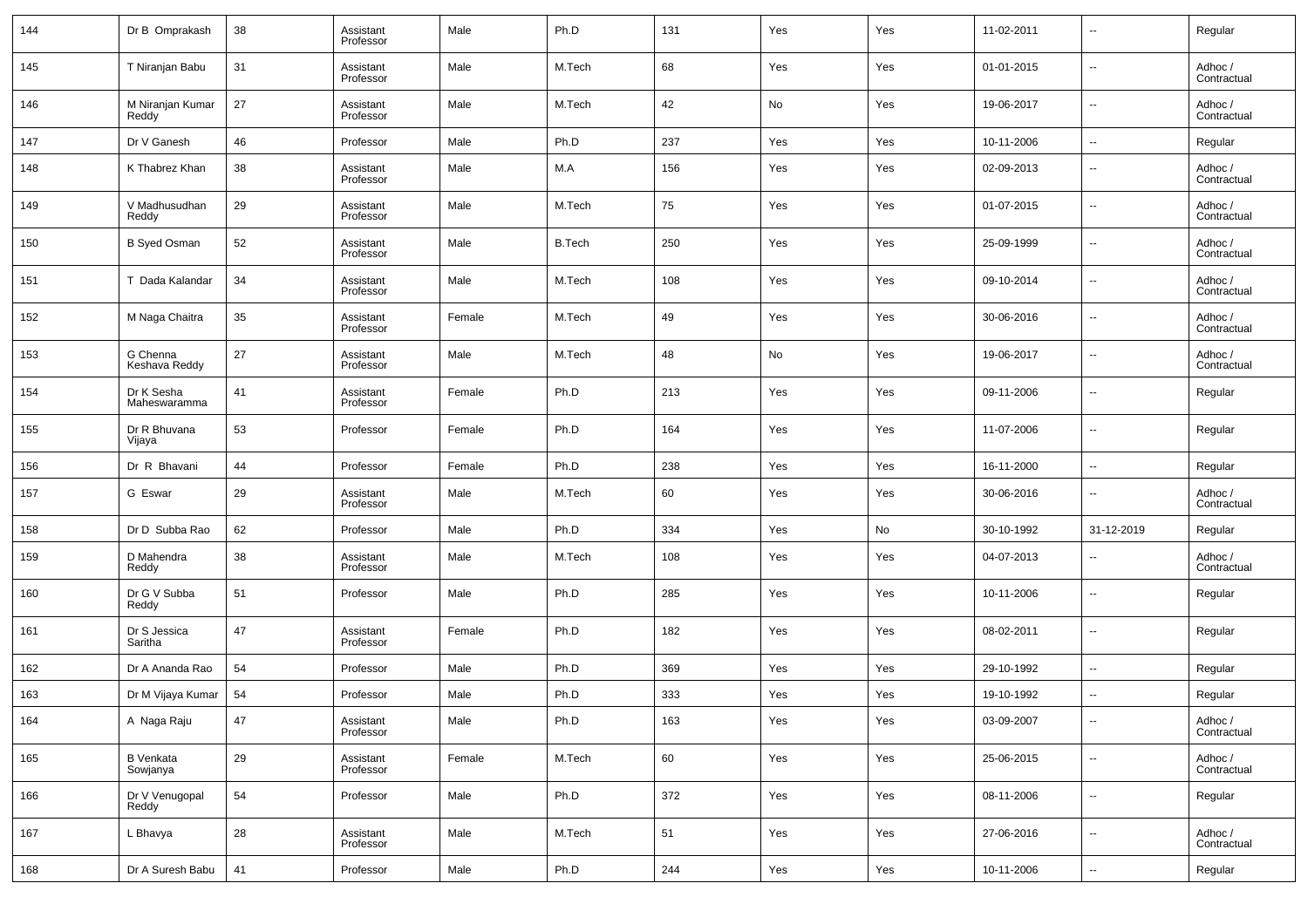| 169 | Dr M L S Deva<br>Kumar      | 48 | Professor              | Male   | Ph.D   | 272 | Yes | Yes | 12-11-1999 | $\overline{\phantom{a}}$ | Regular                |
|-----|-----------------------------|----|------------------------|--------|--------|-----|-----|-----|------------|--------------------------|------------------------|
| 170 | K Peddintaiah               | 34 | Assistant<br>Professor | Male   | M.Tech | 78  | Yes | Yes | 16-07-2016 | $\overline{\phantom{a}}$ | Adhoc /<br>Contractual |
| 171 | J Nageswara Rao             | 27 | Assistant<br>Professor | Male   | M.Tech | 37  | No  | Yes | 19-06-2017 | $\overline{\phantom{a}}$ | Adhoc /<br>Contractual |
| 172 | Mrs P Manisha               | 33 | Assistant<br>Professor | Female | M.Tech | 120 | Yes | Yes | 21-03-2019 | $\overline{\phantom{a}}$ | Regular                |
| 173 | D Lokeshwar<br>Reddy        | 35 | Assistant<br>Professor | Male   | Ph.D   | 128 | Yes | Yes | 01-02-2010 | $\overline{\phantom{a}}$ | Adhoc /<br>Contractual |
| 174 | <b>B</b> Vamsidhar<br>Reddy | 31 | Assistant<br>Professor | Male   | M.Tech | 86  | Yes | Yes | 18-07-2013 | $\overline{\phantom{a}}$ | Adhoc /<br>Contractual |
| 175 | Dr S Krishnaiah             | 55 | Professor              | Male   | Ph.D   | 311 | Yes | Yes | 21-09-1994 | $\overline{\phantom{a}}$ | Regular                |
| 176 | Y Nuzhat Afreen             | 28 | Assistant<br>Professor | Female | M.Tech | 48  | Yes | Yes | 30-06-2016 | $\overline{\phantom{a}}$ | Adhoc /<br>Contractual |
| 177 | Κ<br>Nagabhushanam          | 34 | Assistant<br>Professor | Male   | M.Tech | 112 | Yes | Yes | 12-07-2011 | $\overline{\phantom{a}}$ | Adhoc /<br>Contractual |
| 178 | Dr G Mamatha                | 42 | Assistant<br>Professor | Female | Ph.D   | 114 | Yes | Yes | 03-02-2011 | $\overline{\phantom{a}}$ | Regular                |
| 179 | D Babu Reddy                | 38 | Assistant<br>Professor | Male   | Ph.D   | 102 | No  | Yes | 01-08-2017 | $\overline{\phantom{a}}$ | Adhoc /<br>Contractual |
| 180 | Dr N Zafrunnisha            | 42 | Assistant<br>Professor | Female | Ph.D   | 120 | Yes | Yes | 14-02-2011 | --                       | Regular                |
| 181 | Sake Saraswathi             | 31 | Assistant<br>Professor | Female | M.Tech | 72  | No  | Yes | 16-10-2019 | $\overline{\phantom{a}}$ | Adhoc /<br>Contractual |
| 182 | R J V Anil Kumar            | 48 | Assistant<br>Professor | Male   | Ph.D   | 192 | Yes | Yes | 30-07-2005 | $\overline{\phantom{a}}$ | Adhoc /<br>Contractual |
| 183 | Dr P Bharat<br>Kumar        | 34 | Assistant<br>Professor | Male   | Ph.D   | 142 | Yes | Yes | 17-09-2008 | $\overline{\phantom{a}}$ | Adhoc /<br>Contractual |
| 184 | Dr S Aruna<br>Mastani       | 46 | Assistant<br>Professor | Female | Ph.D   | 226 | Yes | Yes | 03-02-2011 | $\overline{\phantom{a}}$ | Regular                |
| 185 | Dr K Govinda<br>Rajulu      | 60 | Professor              | Male   | Ph.D   | 421 | Yes | Yes | 15-06-1985 | --                       | Regular                |
| 186 | C Sivananda<br>Reddy        | 33 | Assistant<br>Professor | Male   | Ph.D   | 116 | Yes | Yes | 25-01-2011 | $\overline{\phantom{a}}$ | Adhoc /<br>Contractual |
| 187 | M Chenna<br>Keshava         | 34 | Assistant<br>Professor | Male   | M.Tech | 108 | Yes | Yes | 27-06-2016 | $\overline{\phantom{a}}$ | Adhoc /<br>Contractual |
| 188 | Dr S Vasundra               | 44 | Professor              | Female | Ph.D   | 262 | Yes | Yes | 28-10-1999 | $\overline{\phantom{a}}$ | Regular                |
| 189 | M Vijaykanth                | 37 | Assistant<br>Professor | Male   | M.Tech | 102 | Yes | Yes | 22-09-2012 | $\overline{\phantom{a}}$ | Adhoc /<br>Contractual |
| 190 | M Naga Ramya<br>Krishna     | 34 | Assistant<br>Professor | Female | M.Tech | 58  | Yes | Yes | 01-07-2016 | ۰.                       | Adhoc /<br>Contractual |
| 191 | S Ghouhar Taj               | 35 | Assistant<br>Professor | Male   | M.Tech | 56  | Yes | Yes | 25-06-2016 | $\overline{\phantom{a}}$ | Adhoc /<br>Contractual |
| 192 | K Chandra Sekhar            | 33 | Assistant<br>Professor | Male   | M.Tech | 84  | Yes | Yes | 04-09-2014 | ۰.                       | Adhoc /<br>Contractual |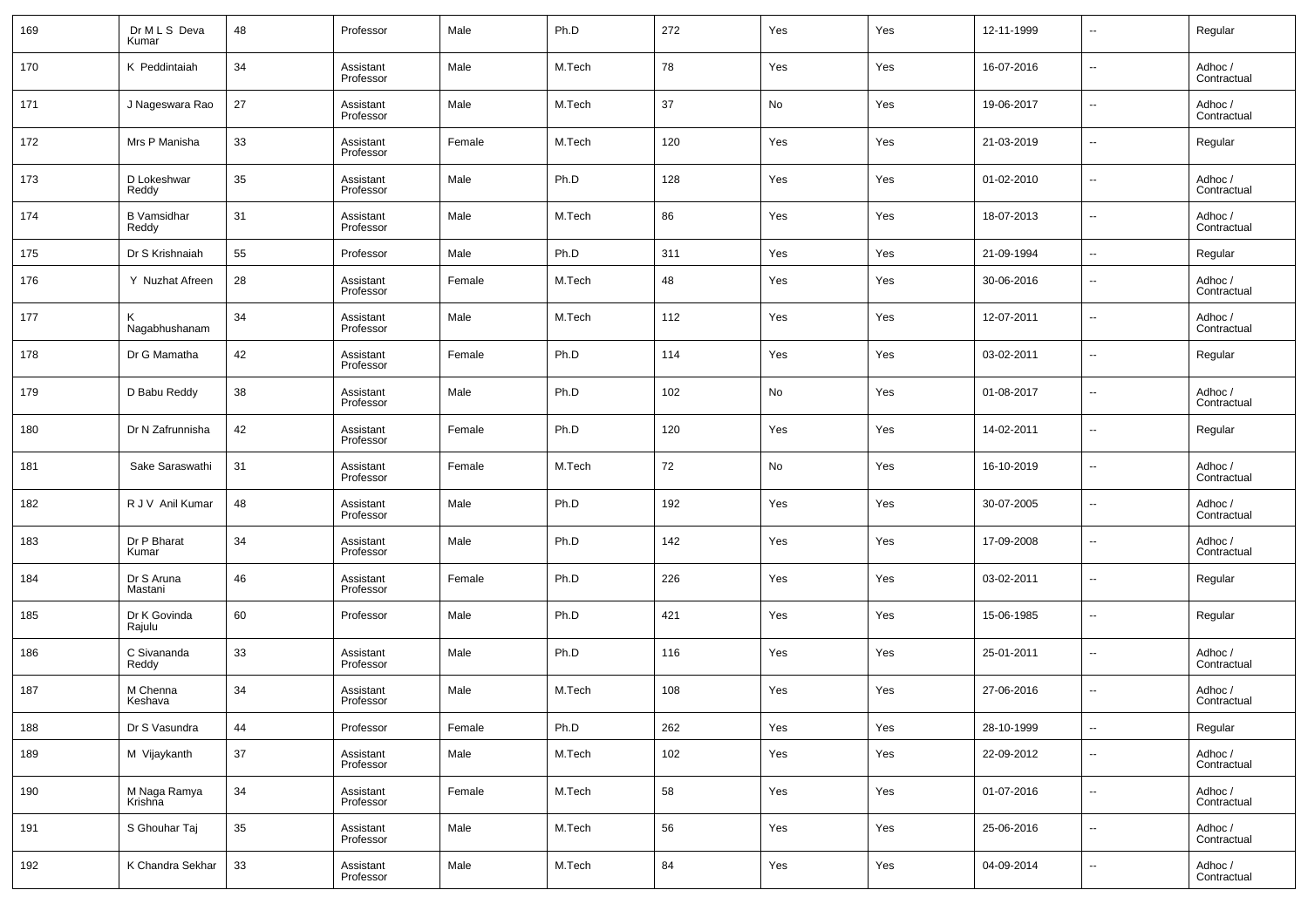| 193 | Dr D R Srinivasan               | 50 | Assistant<br>Professor | Male   | Ph.D   | 335 | No  | No  | 17-08-2017 | 03-12-2020               | Regular                |
|-----|---------------------------------|----|------------------------|--------|--------|-----|-----|-----|------------|--------------------------|------------------------|
| 194 | Kunda Nagamani                  | 34 | Lecturer               | Female | M.Sc.  | 108 | Yes | Yes | 21-07-2014 | $\sim$                   | Adhoc /<br>Contractual |
| 195 | Bodevenkata<br>Kavya Teja       | 29 | Lecturer               | Female | M.Tech | 66  | Yes | Yes | 01-01-2016 | $\overline{\phantom{a}}$ | Adhoc /<br>Contractual |
| 196 | Sunkesula<br>Vajeeha            | 28 | Lecturer               | Female | M.Tech | 48  | Yes | No  | 27-06-2016 | 10-11-2019               | Adhoc /<br>Contractual |
| 197 | Khan Patan<br><b>Basheer</b>    | 32 | Lecturer               | Male   | M.A    | 120 | Yes | Yes | 16-07-2015 | $\overline{\phantom{a}}$ | Adhoc /<br>Contractual |
| 198 | Konduru Ashok<br>Kumar Raju     | 28 | Lecturer               | Male   | M.Tech | 48  | Yes | No  | 27-06-2016 | 01-10-2020               | Adhoc /<br>Contractual |
| 199 | Thammannagari<br>Sreenadh Reddy | 28 | Lecturer               | Male   | M.Tech | 39  | Yes | Yes | 03-10-2017 | $\overline{\phantom{a}}$ | Adhoc /<br>Contractual |
| 200 | K Hemavani                      | 28 | Lecturer               | Female | M.Tech | 44  | Yes | Yes | 27-06-2016 | $\overline{\phantom{a}}$ | Adhoc /<br>Contractual |
| 201 | Varamula Saritha                | 33 | Lecturer               | Female | M.Tech | 66  | Yes | Yes | 01-07-2017 | $\overline{\phantom{a}}$ | Adhoc /<br>Contractual |
| 202 | <b>B C Vengamuni</b>            | 33 | Assistant<br>Professor | Male   | M.Tech | 44  | Yes | Yes | 01-09-2017 | $\overline{\phantom{a}}$ | Adhoc /<br>Contractual |
| 203 | Kudumu Aswani                   | 28 | Lecturer               | Female | M.Tech | 53  | Yes | No  | 01-07-2017 | 18-12-2020               | Adhoc /<br>Contractual |
| 204 | Smt A Meenakshi                 | 40 | Assistant<br>Professor | Female | M.Tech | 181 | Yes | Yes | 14-11-2006 | $\overline{\phantom{a}}$ | Regular                |
| 205 | P A Prabhakara                  | 38 | Assistant<br>Professor | Male   | M.Tech | 25  | No  | Yes | 02-07-2018 | $\overline{\phantom{a}}$ | Adhoc /<br>Contractual |
| 206 | D Kalyani                       | 26 | Assistant<br>Professor | Female | M.Tech | 25  | No  | Yes | 02-07-2018 | $\overline{\phantom{a}}$ | Adhoc /<br>Contractual |
| 207 | V Shobitha                      | 26 | Assistant<br>Professor | Female | M.Tech | 30  | No  | Yes | 02-07-2018 | $\overline{\phantom{a}}$ | Adhoc /<br>Contractual |
| 208 | S Rajesh                        | 31 | Assistant<br>Professor | Male   | Ph.D   | 42  | Yes | Yes | 01-08-2017 | $\overline{\phantom{a}}$ | Adhoc /<br>Contractual |
| 209 | Dr Palacharla<br>Ramakrishna    | 71 | Professor              | Male   | M.Tech | 612 | No  | Yes | 04-01-2018 | $\overline{\phantom{a}}$ | Visiting               |
| 210 | <b>B</b> Jagadeesh              | 30 | Assistant<br>Professor | Male   | M.Tech | 70  | Yes | Yes | 18-12-2014 | $\overline{\phantom{a}}$ | Adhoc /<br>Contractual |
| 211 | Dr E Keshava<br>Reddy           | 48 | Professor              | Male   | Ph.D   | 164 | Yes | Yes | 16-11-2006 | $\overline{\phantom{a}}$ | Regular                |
| 212 | K Pavan Kumar<br>Reddy          | 32 | Assistant<br>Professor | Male   | M.Tech | 120 | Yes | Yes | 17-09-2012 | $\overline{\phantom{a}}$ | Adhoc /<br>Contractual |
| 213 | Dr Vaishali G<br>Ghorpade       | 49 | Professor              | Female | Ph.D   | 234 | Yes | Yes | 03-02-2001 | $\overline{\phantom{a}}$ | Regular                |
| 214 | N Kiran Kumar                   | 35 | Assistant<br>Professor | Male   | M.Tech | 54  | Yes | Yes | 30-06-2016 | $\overline{\phantom{a}}$ | Adhoc /<br>Contractual |
| 215 | M Sreedhar                      | 35 | Assistant<br>Professor | Male   | M.Tech | 96  | Yes | Yes | 07-07-2014 | $\overline{\phantom{a}}$ | Adhoc /<br>Contractual |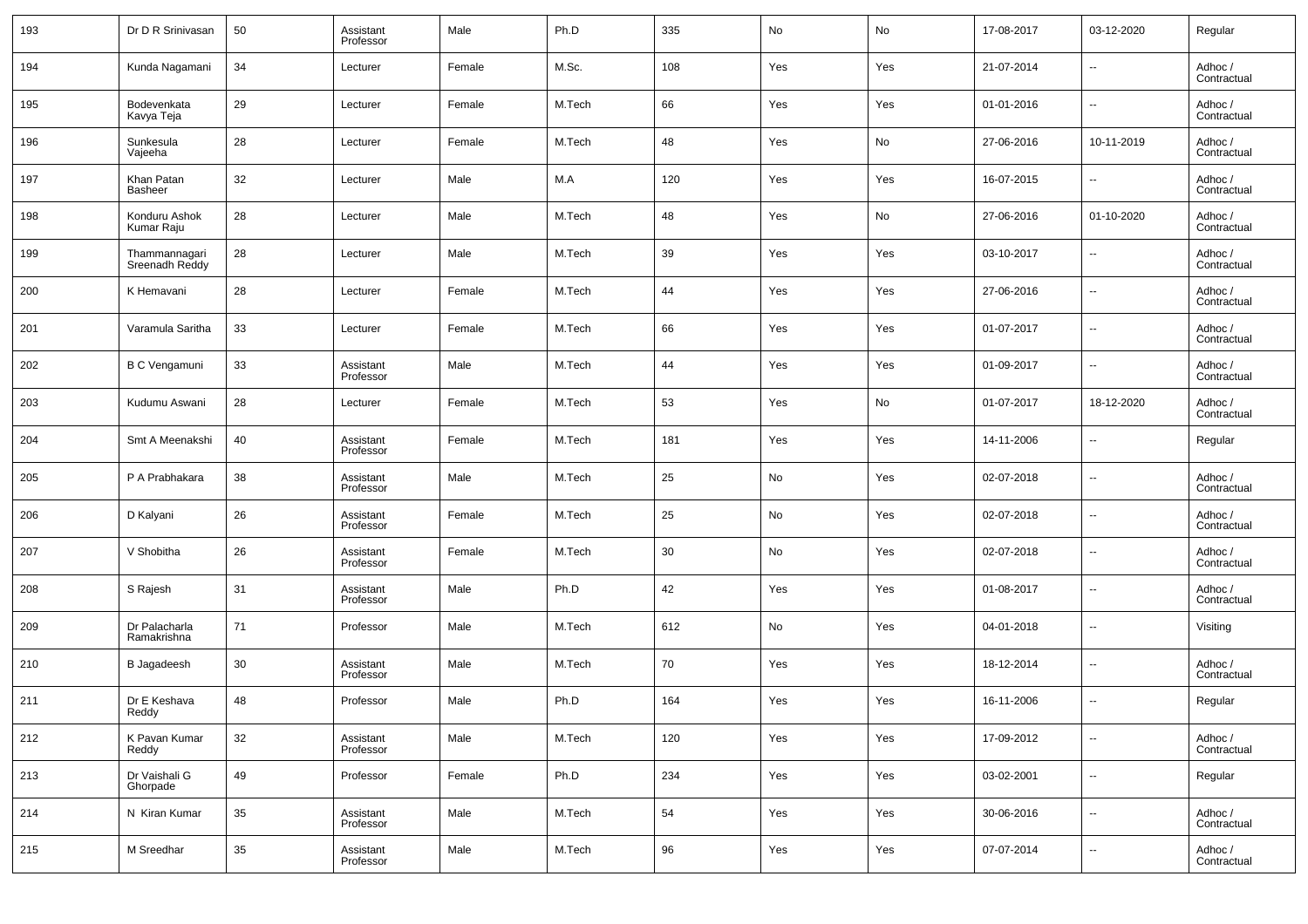| 216 | <b>Budideti Sudheer</b><br><b>Kumar Reddy</b> | 29 | Lecturer               | Male   | M.Tech | 54  | Yes | Yes | 01-07-2017 | --                       | Adhoc /<br>Contractual |
|-----|-----------------------------------------------|----|------------------------|--------|--------|-----|-----|-----|------------|--------------------------|------------------------|
| 217 | S Venkatarami<br>Reddy                        | 34 | Assistant<br>Professor | Male   | M.Tech | 74  | Yes | Yes | 01-07-2015 | $\overline{\phantom{a}}$ | Adhoc /<br>Contractual |
| 218 | Dr D Vishnu<br>Vardhan                        | 42 | Assistant<br>Professor | Male   | Ph.D   | 226 | Yes | Yes | 07-11-2006 | $\overline{\phantom{a}}$ | Regular                |
| 219 | D Jyothi                                      | 39 | Assistant<br>Professor | Female | M.Tech | 108 | Yes | Yes | 02-01-2012 | --                       | Adhoc /<br>Contractual |
| 220 | K Srinivasa Rao                               | 34 | Assistant<br>Professor | Male   | M.Tech | 108 | Yes | Yes | 20-06-2012 | $\overline{\phantom{a}}$ | Adhoc /<br>Contractual |
| 221 | <b>B</b> Beulah Shoba<br>Rani                 | 52 | Assistant<br>Professor | Female | M.A    | 96  | Yes | Yes | 05-07-2016 | --                       | Adhoc /<br>Contractual |
| 222 | Sri K Vimala<br>Kumar                         | 39 | Assistant<br>Professor | Male   | M.Tech | 201 | Yes | Yes | 07-02-2011 | --                       | Regular                |
| 223 | M Rama Naik                                   | 38 | Assistant<br>Professor | Male   | Ph.D   | 167 | Yes | Yes | 03-07-2017 | $\overline{\phantom{a}}$ | Adhoc /<br>Contractual |
| 224 | S Prateep Kumar                               | 41 | Assistant<br>Professor | Male   | M.Tech | 110 | Yes | Yes | 09-08-2011 | --                       | Adhoc /<br>Contractual |
| 225 | T C<br>Sanjeevarayudu                         | 33 | Assistant<br>Professor | Male   | M.Tech | 84  | Yes | Yes | 01-10-2013 | $\overline{\phantom{a}}$ | Adhoc /<br>Contractual |
| 226 | Dr M Ankarao                                  | 36 | Assistant<br>Professor | Male   | Ph.D   | 115 | Yes | Yes | 11-02-2011 | --                       | Regular                |
| 227 | Paul Rufus Babu                               | 32 | Assistant<br>Professor | Male   | M.Tech | 93  | Yes | Yes | 22-09-2012 | --                       | Adhoc /<br>Contractual |
| 228 | V Annapurna                                   | 36 | Assistant<br>Professor | Female | M.Tech | 138 | Yes | Yes | 02-07-2012 | $\overline{\phantom{a}}$ | Adhoc /<br>Contractual |
| 229 | K Sandhya                                     | 39 | Assistant<br>Professor | Female | Ph.D   | 157 | Yes | Yes | 18-08-2011 | --                       | Adhoc /<br>Contractual |
| 230 | <b>B</b> Rajini                               | 29 | Lecturer               | Female | M.Tech | 84  | Yes | Yes | 01-07-2017 | --                       | Adhoc /<br>Contractual |
| 231 | V Rafi                                        | 34 | Assistant<br>Professor | Male   | M.Tech | 70  | Yes | Yes | 16-12-2014 | --                       | Adhoc /<br>Contractual |
| 232 | S Aparna                                      | 35 | Assistant<br>Professor | Female | M.Tech | 79  | Yes | Yes | 01-09-2014 | --                       | Adhoc /<br>Contractual |
| 233 | Dr P Radhika Raju                             | 42 | Assistant<br>Professor | Female | Ph.D   | 264 | Yes | Yes | 01-07-2005 | --                       | Adhoc /<br>Contractual |
| 234 | Dr G Prasanthi                                | 49 | Professor              | Female | Ph.D   | 261 | Yes | Yes | 31-10-1999 | $\sim$                   | Regular                |
| 235 | A RajaSekhar<br>Babu <sup>1</sup>             | 35 | Assistant<br>Professor | Male   | M.Tech | 109 | Yes | Yes | 16-01-2013 | $\overline{\phantom{a}}$ | Adhoc /<br>Contractual |
| 236 | P Rajesh                                      | 31 | Assistant<br>Professor | Male   | M.Tech | 80  | Yes | Yes | 01-07-2016 | ۰.                       | Adhoc /<br>Contractual |
| 237 | D Raghunath<br>Kumar Babu                     | 36 | Assistant<br>Professor | Male   | M.Tech | 114 | No  | Yes | 06-07-2017 | ۰.                       | Adhoc /<br>Contractual |
| 238 | G Sivanatha<br>Reddy                          | 41 | Assistant<br>Professor | Male   | Ph.D   | 108 | Yes | Yes | 04-01-2016 | $\overline{\phantom{a}}$ | Adhoc /<br>Contractual |
| 239 | Dr M Sambaiah                                 | 42 | Assistant<br>Professor | Male   | Ph.D   | 141 | Yes | Yes | 07-02-2011 | $\overline{\phantom{a}}$ | Regular                |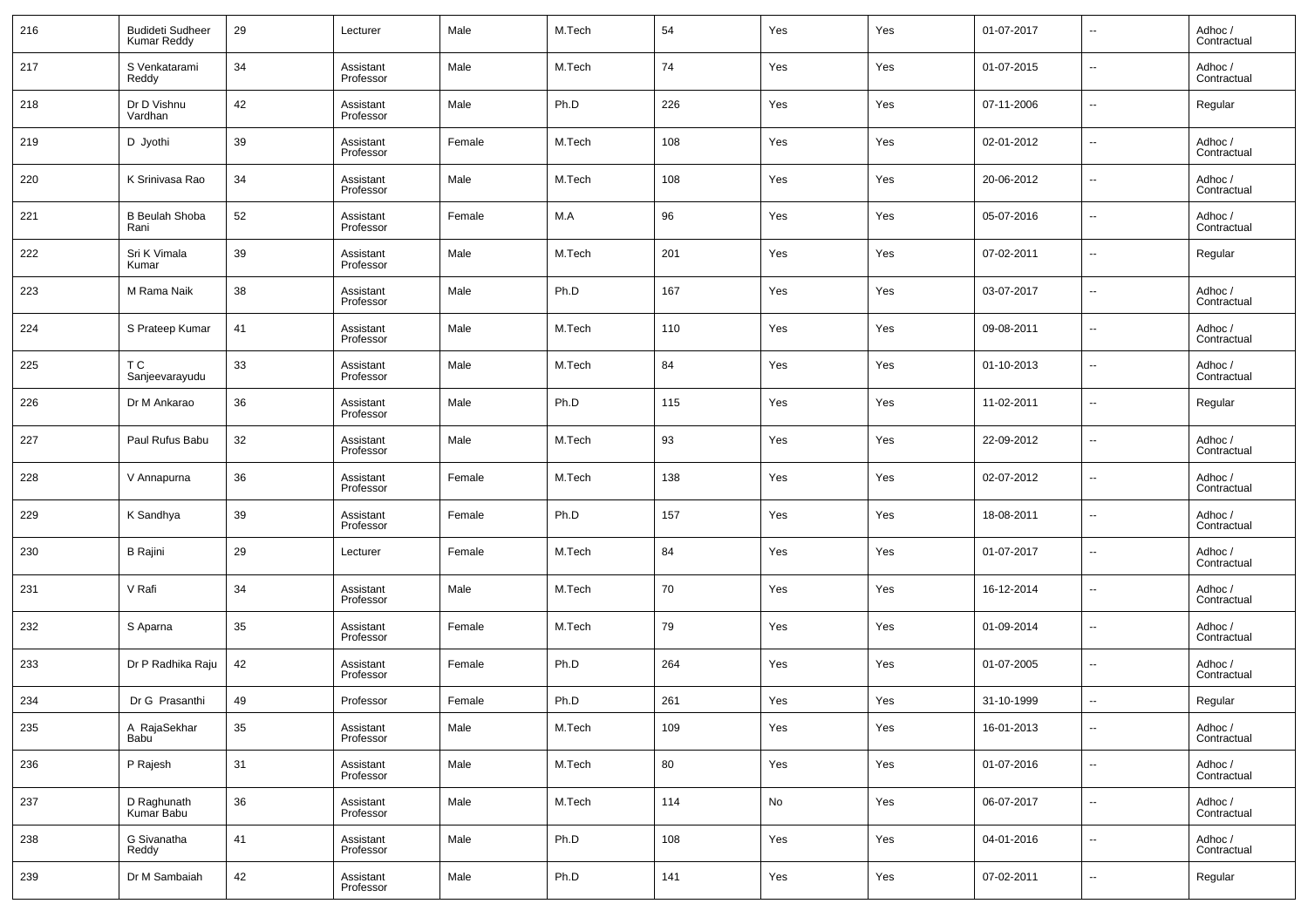| 240 | C Prabhavathi                  | 35 | Assistant<br>Professor | Female | M.Tech | 96  | Yes | Yes | 27-06-2016 | --                       | Adhoc /<br>Contractual |
|-----|--------------------------------|----|------------------------|--------|--------|-----|-----|-----|------------|--------------------------|------------------------|
| 241 | T S Mahammed<br>Basha          | 33 | Assistant<br>Professor | Male   | M.Tech | 111 | Yes | Yes | 25-06-2012 | $\overline{\phantom{a}}$ | Adhoc /<br>Contractual |
| 242 | K Surendra                     | 36 | Assistant<br>Professor | Male   | M.Tech | 96  | Yes | Yes | 30-06-2016 | $\overline{\phantom{a}}$ | Adhoc /<br>Contractual |
| 243 | Dr Lt S Sharada                | 42 | Assistant<br>Professor | Female | Ph.D   | 206 | Yes | Yes | 21-06-2003 | --                       | Regular                |
| 244 | Dr M<br>Suryanarayana<br>Reddy | 42 | Assistant<br>Professor | Male   | Ph.D   | 261 | Yes | Yes | 11-08-2006 | $\overline{\phantom{a}}$ | Regular                |
| 245 | Dr Y Rameshwara<br>Reddy       | 40 | Assistant<br>Professor | Male   | Ph.D   | 187 | Yes | Yes | 28-02-2011 | $\ddotsc$                | Regular                |
| 246 | K Siva Chandra                 | 35 | Assistant<br>Professor | Female | M.Tech | 118 | Yes | Yes | 03-12-2010 | $\overline{\phantom{a}}$ | Adhoc /<br>Contractual |
| 247 | S Sridhar                      | 39 | Assistant<br>Professor | Male   | M.Tech | 163 | Yes | Yes | 09-02-2011 | $\ddotsc$                | Regular                |
| 248 | Dr S V<br>Satyanarayana        | 52 | Professor              | Male   | Ph.D   | 311 | Yes | Yes | 15-09-1994 | $\overline{\phantom{a}}$ | Regular                |
| 249 | Dr M N Giri<br>Prasad          | 60 | Professor              | Male   | Ph.D   | 407 | Yes | Yes | 04-10-2000 | $\overline{\phantom{a}}$ | Regular                |
| 250 | Dr V Sumalatha                 | 49 | Professor              | Female | Ph.D   | 236 | Yes | Yes | 23-11-2000 | $\ddotsc$                | Regular                |
| 251 | <b>B Praveen Kumar</b>         | 31 | Lecturer               | Male   | M.Tech | 78  | Yes | Yes | 15-07-2015 | --                       | Adhoc /<br>Contractual |
| 252 | T Obulesu                      | 32 | Assistant<br>Professor | Male   | M.Tech | 79  | Yes | Yes | 23-07-2015 | $\overline{\phantom{a}}$ | Adhoc /<br>Contractual |
| 253 | Dr S Chandra<br>Mohan Reddy    | 42 | Associate<br>Professor | Male   | Ph.D   | 210 | Yes | Yes | 16-12-2006 | --                       | Regular                |
| 254 | Dr E Arunakanthi               | 45 | Professor              | Female | Ph.D   | 238 | Yes | Yes | 16-11-2000 | $\overline{\phantom{a}}$ | Regular                |
| 255 | Dr B Durga<br>Prasad           | 54 | Professor              | Male   | Ph.D   | 382 | Yes | Yes | 16-11-2006 | $\overline{\phantom{a}}$ | Regular                |
| 256 | UmaMaheshwari                  | 42 | Assistant<br>Professor | Female | M.Tech | 121 | Yes | Yes | 10-02-2010 | $\overline{\phantom{a}}$ | Adhoc /<br>Contractual |
| 257 | G Mahaboob<br>Basha            | 27 | Assistant<br>Professor | Male   | M.Tech | 35  | Yes | Yes | 03-07-2017 | $\overline{\phantom{a}}$ | Adhoc /<br>Contractual |
| 258 | C Sunil                        | 28 | Lecturer               | Male   | M.Tech | 67  | Yes | Yes | 27-06-2016 | $\overline{\phantom{a}}$ | Adhoc /<br>Contractual |
| 259 | Dr R Manjula                   | 51 | Assistant<br>Professor | Female | Ph.D   | 113 | Yes | Yes | 07-02-2011 | $\overline{\phantom{a}}$ | Regular                |
| 260 | Ms N Vijaya<br>Lakshmi         | 36 | Assistant<br>Professor | Female | M.Tech | 115 | Yes | Yes | 24-02-2011 | ۰.                       | Regular                |
| 261 | Dr H Sudarsana<br>Rao          | 58 | Professor              | Male   | Ph.D   | 421 | Yes | Yes | 09-07-1985 | ۰.                       | Regular                |
| 262 | Dr R Kiranmayi                 | 49 | Professor              | Female | Ph.D   | 248 | Yes | Yes | 22-11-1999 | ۰.                       | Regular                |
| 263 | S Venkateswarulu               | 35 | Assistant<br>Professor | Male   | M.Tech | 144 | Yes | Yes | 19-07-2012 | $\overline{\phantom{a}}$ | Adhoc /<br>Contractual |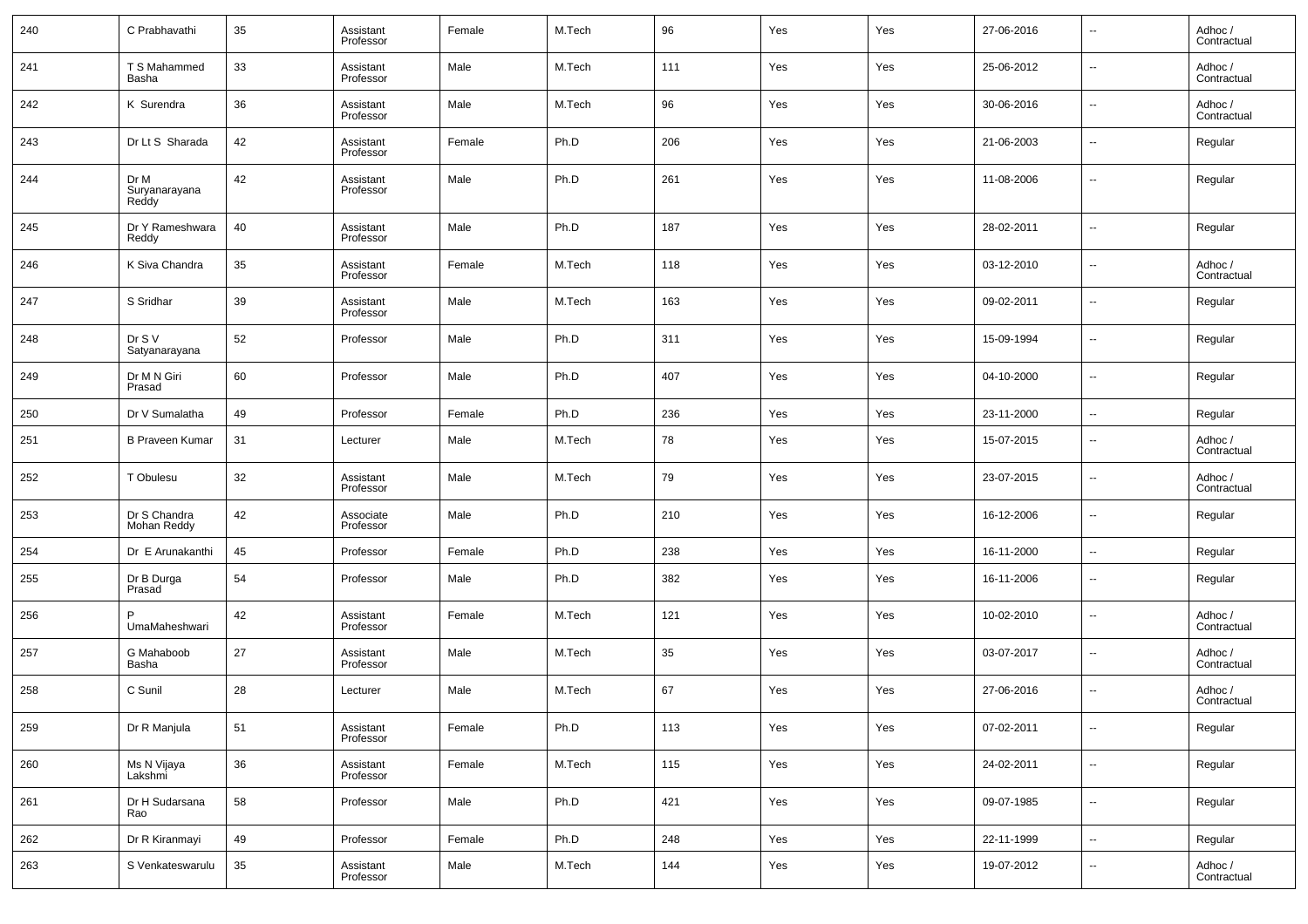| 264 | Dr P Ramana<br>Reddy               | 50 | Professor              | Male   | Ph.D       | 298 | Yes | Yes | 06-06-2004 | $\overline{\phantom{a}}$ | Regular                |
|-----|------------------------------------|----|------------------------|--------|------------|-----|-----|-----|------------|--------------------------|------------------------|
| 265 | <b>B Lakshmi</b><br>Niranjan Reddy | 28 | Assistant<br>Professor | Male   | M.Tech     | 59  | Yes | Yes | 02-01-2017 | $\overline{\phantom{a}}$ | Adhoc /<br>Contractual |
| 266 | Bojja<br>Nagabhushana<br>Babu      | 33 | Lecturer               | Male   | M.Tech     | 88  | Yes | Yes | 18-09-2013 | $\overline{\phantom{a}}$ | Adhoc /<br>Contractual |
| 267 | Shaik Noor<br>Mahammed             | 28 | Lecturer               | Male   | M.Tech     | 68  | Yes | Yes | 27-06-2016 | $\sim$                   | Adhoc /<br>Contractual |
| 268 | K Mamatha                          | 30 | Assistant<br>Professor | Female | M.Tech     | 35  | No  | Yes | 01-09-2017 | $\ddotsc$                | Adhoc /<br>Contractual |
| 269 | Kakumanu Ganga<br>Bhavani          | 29 | Lecturer               | Female | M.Tech     | 67  | Yes | Yes | 27-06-2016 | --                       | Adhoc /<br>Contractual |
| 270 | Ms V Venkata Sai<br>Ramya          | 28 | Assistant<br>Professor | Male   | M.Tech     | 41  | Yes | No  | 17-02-2017 | 03-06-2019               | Adhoc /<br>Contractual |
| 271 | S Bhaskar                          | 37 | Lecturer               | Male   | M.A        | 66  | Yes | No  | 29-06-2017 | 01-10-2019               | Adhoc /<br>Contractual |
| 272 | Ms K Firdose<br>Kowser Ahamadia    | 27 | Assistant<br>Professor | Female | M.Tech     | 34  | Yes | Yes | 01-09-2017 | --                       | Adhoc /<br>Contractual |
| 273 | S Noor<br>Mohammad                 | 30 | Lecturer               | Male   | M.Tech     | 65  | Yes | No  | 27-06-2016 | 01-10-2020               | Adhoc /<br>Contractual |
| 274 | Kalaka Raju                        | 35 | Lecturer               | Male   | M.Tech     | 112 | Yes | Yes | 21-06-2014 | --                       | Adhoc /<br>Contractual |
| 275 | K R Remya                          | 39 | Assistant<br>Professor | Female | M.Tech     | 140 | No  | No  | 04-09-2017 | 28-02-2020               | Adhoc /<br>Contractual |
| 276 | T Durga Rao                        | 29 | Lecturer               | Male   | M.Tech     | 60  | Yes | Yes | 19-01-2015 | $\ddotsc$                | Adhoc /<br>Contractual |
| 277 | Gundluri Saddam                    | 26 | Lecturer               | Male   | M.Tech     | 42  | Yes | Yes | 01-07-2017 | $\ddotsc$                | Adhoc /<br>Contractual |
| 278 | M Revathi                          | 37 | Lecturer               | Female | M.Tech     | 67  | Yes | Yes | 16-07-2015 | $\ddotsc$                | Adhoc /<br>Contractual |
| 279 | Sudhakar                           | 45 | Assistant<br>Professor | Male   | M.Tech     | 174 | Yes | Yes | 02-08-2016 | $\ddotsc$                | Adhoc /<br>Contractual |
| 280 | M Prashanthi                       | 27 | Assistant<br>Professor | Female | M.Tech     | 25  | No  | Yes | 02-07-2018 | $\overline{\phantom{a}}$ | Adhoc /<br>Contractual |
| 281 | K Anil Kumar                       | 27 | Assistant<br>Professor | Male   | M.Tech     | 31  | No  | Yes | 02-07-2018 | $\overline{\phantom{a}}$ | Adhoc /<br>Contractual |
| 282 | Venapusa<br>Lavanya                | 30 | Lecturer               | Female | <b>MBA</b> | 60  | Yes | Yes | 02-07-2018 |                          | Adhoc /<br>Contractual |
| 283 | Dr C Subhas                        | 59 | Professor              | Male   | Ph.D       | 430 | Yes | Yes | 03-01-2019 | $\overline{\phantom{a}}$ | Regular                |
| 284 | Dr D Neeraja                       | 44 | Professor              | Female | Ph.D       | 234 | Yes | Yes | 08-01-2019 | $\overline{\phantom{a}}$ | Regular                |
| 285 | Dr M<br>Venkateswara<br>Rao        | 43 | Professor              | Male   | Ph.D       | 240 | Yes | Yes | 01-01-2019 | ۰.                       | Regular                |
| 286 | Dr V Naga Prasad<br>Naidu          | 47 | Professor              | Male   | Ph.D       | 276 | Yes | Yes | 01-01-2019 | $\overline{\phantom{a}}$ | Regular                |
| 287 | Dr Shaik Naseera                   | 45 | Professor              | Female | Ph.D       | 294 | Yes | Yes | 08-01-2019 | $\overline{\phantom{a}}$ | Regular                |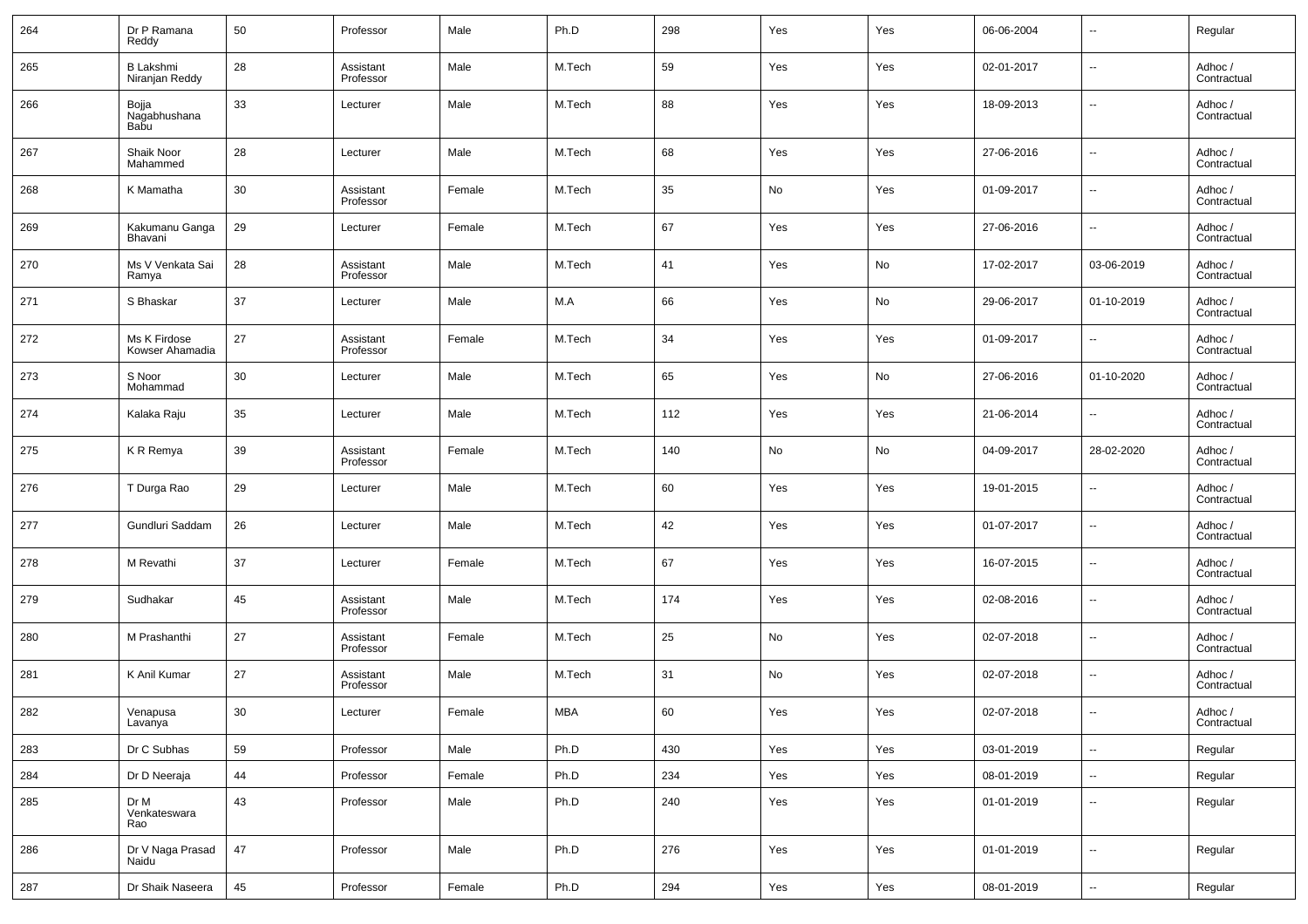| 288 | Dr G V Nagesh<br>Kumar | 43 | Professor              | Male   | Ph.D       | 228 | Yes | Yes | 01-01-2019 | $\overline{\phantom{a}}$ | Regular                |
|-----|------------------------|----|------------------------|--------|------------|-----|-----|-----|------------|--------------------------|------------------------|
| 289 | Dr R Ramana<br>Reddy   | 45 | Professor              | Male   | Ph.D       | 228 | Yes | Yes | 28-02-2019 | $\overline{\phantom{a}}$ | Regular                |
| 290 | Dr M Changal<br>Raju   | 46 | Professor              | Male   | Ph.D       | 264 | Yes | Yes | 01-01-2019 | ⊶.                       | Regular                |
| 291 | Dr T Ramesh<br>Babu    | 39 | Assistant<br>Professor | Male   | Ph.D       | 158 | No  | Yes | 17-06-2019 | $\overline{\phantom{a}}$ | Adhoc /<br>Contractual |
| 292 | G Aruna                | 40 | Assistant<br>Professor | Female | M.A        | 110 | No  | Yes | 17-06-2019 | $\overline{\phantom{a}}$ | Adhoc /<br>Contractual |
| 293 | S Jyothirmayee         | 27 | Assistant<br>Professor | Female | M.Tech     | 42  | No  | Yes | 01-11-2019 | $\overline{\phantom{a}}$ | Adhoc /<br>Contractual |
| 294 | M Mani Kumar<br>Reddy  | 26 | Assistant<br>Professor | Male   | M.Tech     | 33  | No  | Yes | 23-09-2019 | $\overline{\phantom{a}}$ | Adhoc /<br>Contractual |
| 295 | Dr N Visali            | 47 | Professor              | Female | Ph.D       | 275 | No  | No  | 17-08-2017 | 03-12-2020               | Regular                |
| 296 | Dr R Yuva<br>Sravana   | 33 | Assistant<br>Professor | Male   | Ph.D       | 38  | Yes | Yes | 09-09-2019 | $\overline{\phantom{a}}$ | Adhoc /<br>Contractual |
| 297 | N Abhilash             | 26 | Lecturer               | Male   | M.Tech     | 30  | No  | Yes | 13-07-2019 | $\overline{\phantom{a}}$ | Adhoc /<br>Contractual |
| 298 | K Madhurima            | 28 | Assistant<br>Professor | Female | M.Tech     | 24  | Yes | Yes | 02-07-2018 | $\overline{\phantom{a}}$ | Adhoc /<br>Contractual |
| 299 | M Charles              | 29 | Assistant<br>Professor | Male   | M.Tech     | 84  | Yes | Yes | 02-07-2018 | $\overline{\phantom{a}}$ | Adhoc /<br>Contractual |
| 300 | S Chandrusha           | 27 | Assistant<br>Professor | Female | M.Tech     | 48  | Yes | Yes | 02-07-2018 | $\overline{\phantom{a}}$ | Adhoc /<br>Contractual |
| 301 | P Srinivas Kumar       | 50 | Assistant<br>Professor | Male   | M.Tech     | 264 | Yes | Yes | 02-08-2018 | $\overline{\phantom{a}}$ | Adhoc /<br>Contractual |
| 302 | S Vara Prasad          | 36 | Assistant<br>Professor | Male   | Ph.D       | 37  | Yes | Yes | 25-06-2018 | $\overline{\phantom{a}}$ | Adhoc /<br>Contractual |
| 303 | G Nirupama             | 28 | Assistant<br>Professor | Female | M.Tech     | 48  | Yes | Yes | 02-07-2018 | $\overline{\phantom{a}}$ | Adhoc /<br>Contractual |
| 304 | N Suresh Kumar         | 30 | Assistant<br>Professor | Male   | Ph.D       | 92  | Yes | Yes | 23-10-2013 | $\overline{\phantom{a}}$ | Adhoc /<br>Contractual |
| 305 | K P Satheesh           | 50 | Assistant<br>Professor | Male   | Ph.D       | 192 | Yes | Yes | 26-07-2018 | $\overline{\phantom{a}}$ | Adhoc /<br>Contractual |
| 306 | S Sri Lakshmi          | 50 | Assistant<br>Professor | Female | Ph.D       | 39  | Yes | Yes | 17-09-2008 | $\overline{\phantom{a}}$ | Adhoc /<br>Contractual |
| 307 | G Neeraja              | 39 | Assistant<br>Professor | Female | M. Phil    | 114 | Yes | Yes | 02-09-2014 | $\overline{\phantom{a}}$ | Adhoc /<br>Contractual |
| 308 | K Rajesh Sam           | 46 | Assistant<br>Professor | Male   | <b>MBA</b> | 268 | Yes | Yes | 22-11-2012 | $\overline{\phantom{a}}$ | Adhoc /<br>Contractual |
| 309 | Ms K Naveena           | 29 | Assistant<br>Professor | Female | M.Tech     | 60  | Yes | No  | 01-02-2014 | 01-03-2020               | Adhoc /<br>Contractual |
| 310 | R Sandhya              | 34 | Assistant<br>Professor | Female | M.Tech     | 89  | Yes | Yes | 07-07-2015 | ۰.                       | Adhoc /<br>Contractual |
| 311 | Mrs Sowjanya D         | 40 | Assistant<br>Professor | Female | M.Tech     | 128 | Yes | Yes | 07-12-2019 | $\overline{\phantom{a}}$ | Adhoc /<br>Contractual |